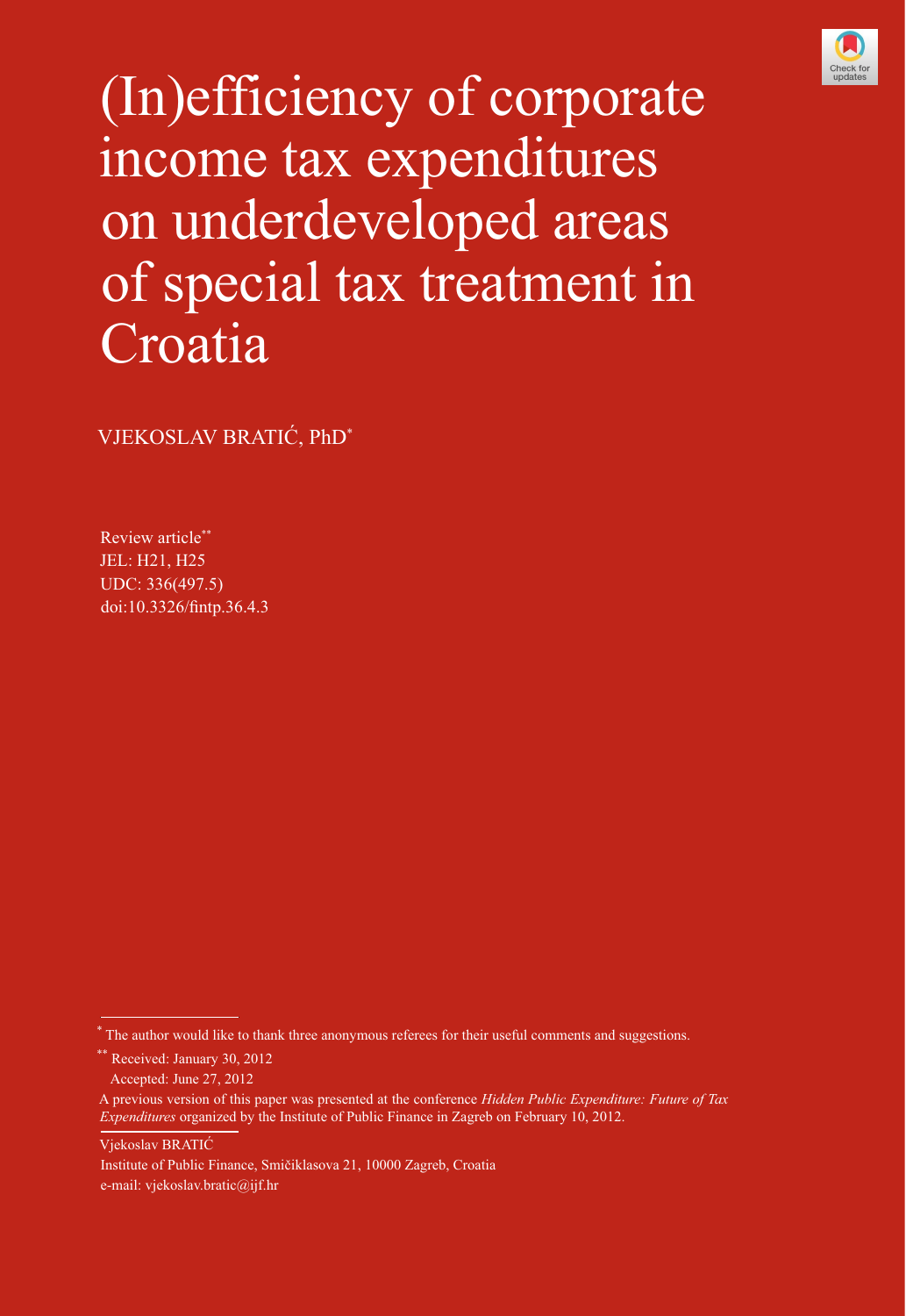## 374 **Abstract**

*The introduction of various tax expenditures by the tax authorities, mostly in corporate income taxation (CIT), in order to kick start development in areas affected by the war as well as in economically underdeveloped areas has been characteristic of the Croatian tax system since 2000. Although the purpose of such forms of state aid was to foster economic development and equalize the level over the entire country, at the same time they caused forgone tax revenues and it is therefore necessary to analyze their advantages and disadvantages and evaluate their possible positive or negative effects. This paper deals with the analysis of tax expenditures in the system of CIT in Croatia and it investigates their effect on the budget and the possible advantages brought by their introduction. The main purpose of the paper is to answer the questions as to whether the expenditures that have been introduced in CIT justify their purpose and the goal of their introduction and what can be done to improve the existing CIT expenditures system.*

*Keywords: tax expenditures, revenues forgone, corporate income tax, underdeveloped areas with special tax treatment, Croatia*

#### **1 INTRODUCTION**

Tax expenditures are all items that lead to forgone tax revenues, whether they reduce the tax base or the tax amount due. The basic characteristic of tax expenditures is that by excluding certain items from the calculation of tax obligation they indirectly lead to forgone budget revenues and their effect is difficult to measure.

Unlike subsidies, tax expenditures constitute a manner of public spending and government policies that is most often outside the budgetary frame. They are not included in the calculation of total government revenues, and therefore it is not possible to learn their actual size or how much and spending they represent in the state budget, which can (on purpose or not) reduce (or hide) the real size of such spending. An additional problem lies in the fact that consideration of allocative and operative efficiency is rarely required in the process of deciding about the distribution of budget funds. Therefore the world's best practices show that prior to the introduction of a certain form of tax expenditures, a cost benefit analysis is necessary. Furthermore, they need to have an exact purpose, they have to be chosen correctly with a specific goal in mind, based on real needs and according to the proclaimed economic and social goals of the government. "In order for the amounts of expenditures not to reach undesired proportions, it is necessary to control their total size and their number and if necessary, reduce them" (Brixi Polackova, Valenduc and Swift, 2004).

Because of the great importance of their analysis, developed countries research into and monitor programs of tax expenditures regularly, but this is not the case in the countries in transition.

FINANCIAL THEORY AND PRACTICE 36 (4) 373-394 (2012) 36 (4) 373-394 (2012) PRACTICE FINANCIAL THEORY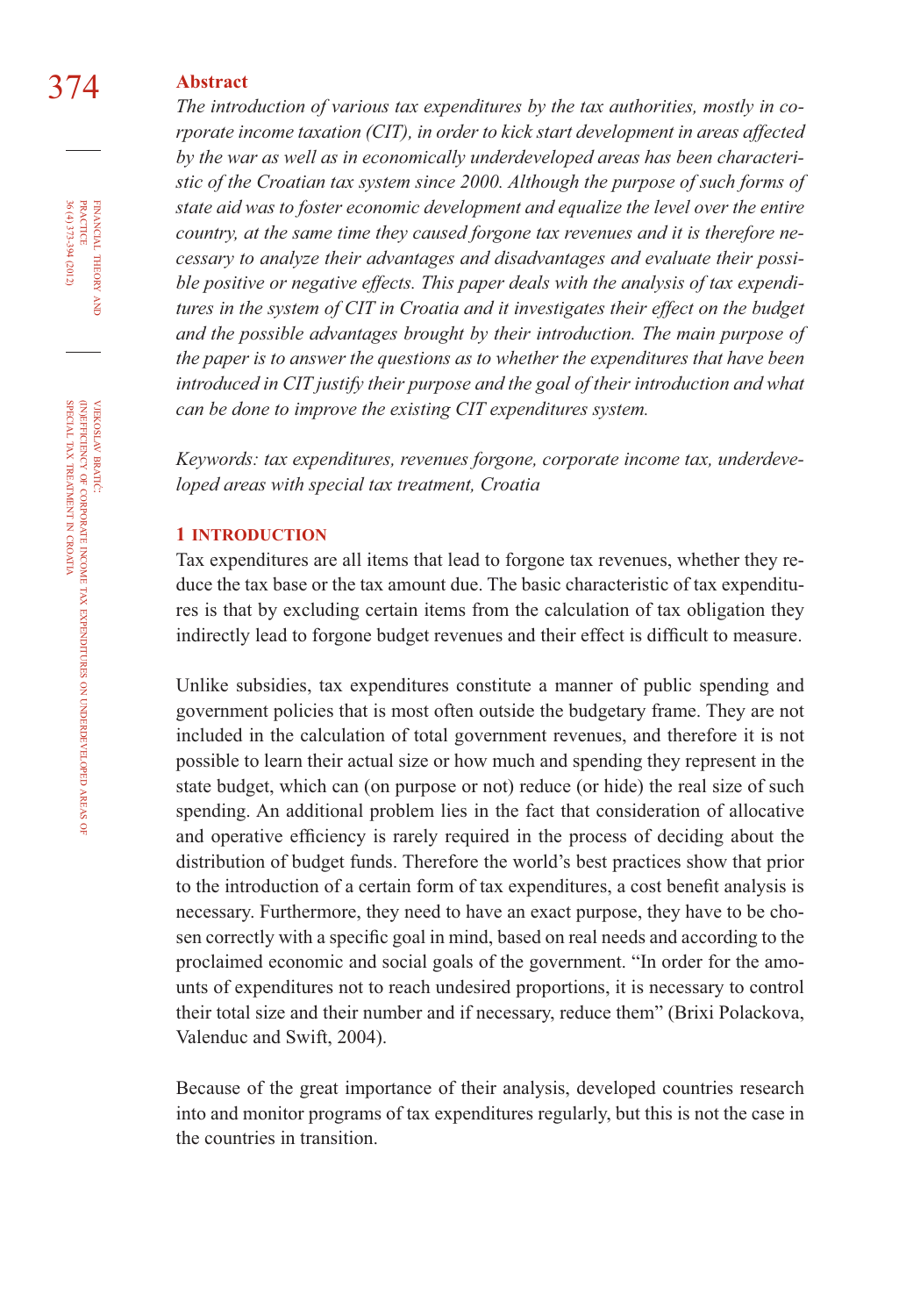Tax expenditures reporting began in Germany and the United States in the late 375 1960s, with other countries introducing it in the late 1970s (Austria, Canada, Spain and the United Kingdom) and the remainder started in the 1980s (OECD, 1996:9).

Organizations such as the OECD and World Bank publish reports on and analyses of tax expenditures of the utmost quality. The most popular investigations of tax expenditure programs are those made by Surrey and McDaniel (1985a), OECD (1996 and 2010) and the World Bank researchers (Brixi Polackova, Valenduc and Swift, 2004). The ever more widespread use of tax expenditure programs leads to certain disagreements and dilemmas that mostly concern their definition, range and methodology of calculation.

For example, the latest analysis of tax expenditures by OECD (2010) includes a comparison of ten OECD countries: Canada, France, Germany, Japan, South Korea, the Netherlands, Spain, Sweden, Great Britain and the United States. The basic purpose of this analysis is to provide a better understanding of the manner in which these countries define, measure, control and revise tax expenditures.

The manner, time and methodology of reporting about tax expenditures and their links to the budget process vary significantly from country to country. In seven of the 14 OECD countries that report on tax expenditure programs – Austria, Belgium, France, Germany, Portugal, Spain and the United States – the authorities are legally obliged to produce tax expenditure reports. In most of these countries, a report is currently produced annually, the exceptions being Germany (every two years) and Italy (sporadic). In Australia, Belgium, Finland, France, Portugal, and Spain, the tax expenditure report is linked explicitly to the budget process. In the United States, a tax expenditure report is produced as part of the government's budget but is not integrated into the budget process (Brixi Polackova, Valenduc and Swift, 2004:212).

The most important researches of this topic for Croatia and the neighbouring countries are the following. Bratić and Urban (2006) analyzed the tax expenditures in four tax forms (personal and corporate income tax, real property transaction tax and value added tax). Furthermore, in his second analysis Bratić (2011) analyses the effects of expenditures in the Croatian corporate income taxation system and Blažić (2006) as well as Blažić and Drezgić (2012) provide a comparative overview of tax incentives in personal income tax (PIT). Research has also been done into corporate income tax expenditures in the transition countries (Kraljić, 2001), as well as in Croatia's neighbouring countries – Slovenia, Serbia, Montenegro, Macedonia and Albania (Šimović and Mihelja Žaja, 2010). In Serbia and Montenegro Raičević and Nenadić (2005) analyze corporate income tax incentives, while Lazović-Pita and Pita (2012) and Klun (2012) analyze personal and corporate income tax expenditures in Bosnia and Herzegovina and Slovenia.

FINANCIAL THEORY FINANCIAL THEORY AND RRACTICE<br>PRACTICE<br>36 (4) 373-394 (2012) 36 (4) 373-394 (2012) PRACTICE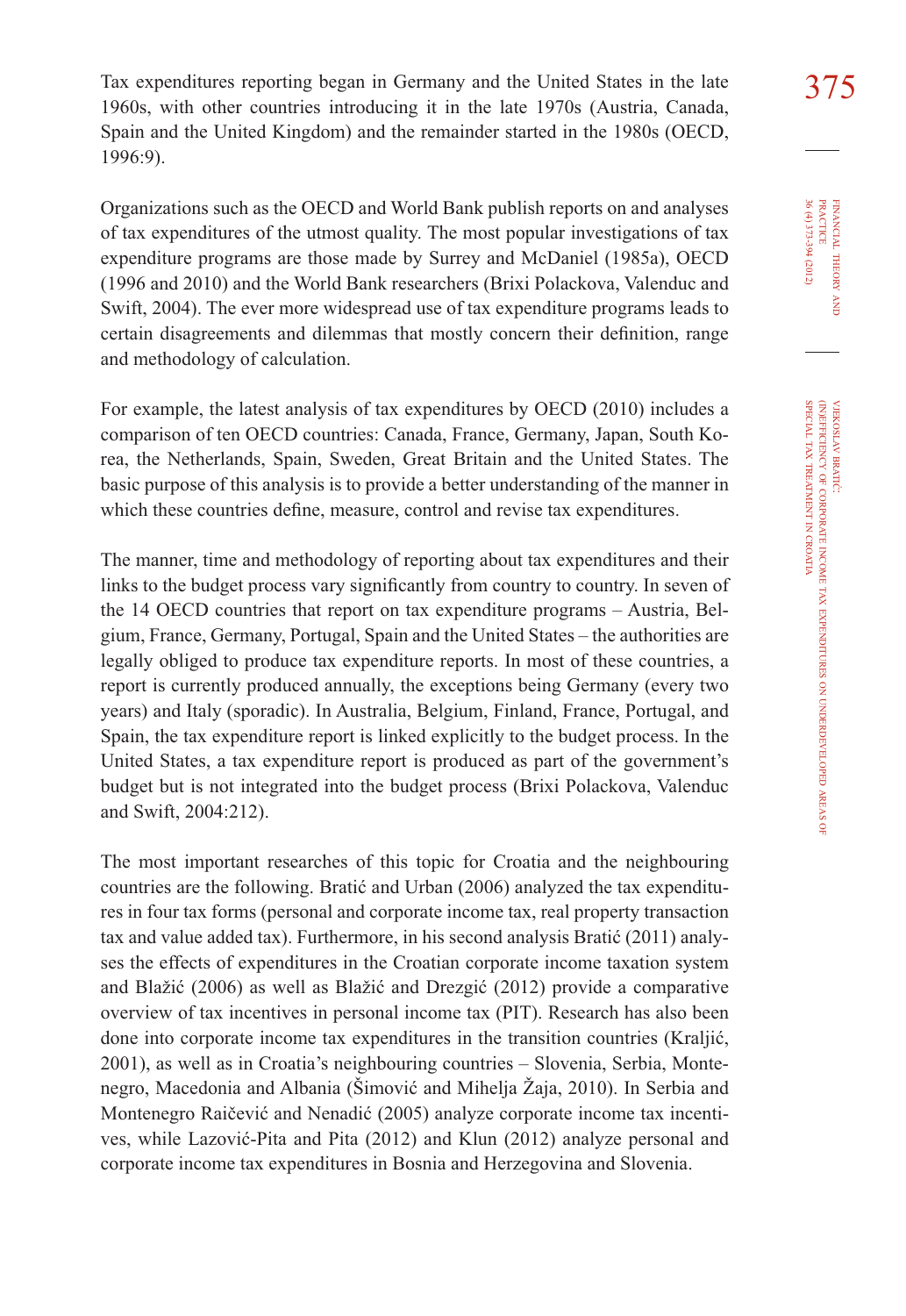376 The situation with tax expenditures in Croatia is that numerous and miscellaneous advantages in the tax system have been introduced without prior cost-benefit analyses and control of efficiency, that have finally in the past ten years led to significant state budget losses of tax revenues.

> This paper uses the *revenue forgone method* in order to analyze budgetary tax revenues forgone that occurred because of the introduction of expenditures in the CIT system. Afterwards, based on available indicators, it researches into whether they had met the purpose they were introduced for (e.g. faster and stronger economic development in the areas where they were applied).

> The primary goal of this paper is to try to assess the benefits of their introduction, to answer whether the potential benefits that resulted from the introduction the tax expenditures compensated for the state budget tax revenues forgone and whether they should be eliminated and/or replaced with government subsidies in order to increase state budget transparency.

### **2 DEFINITION AND OPEN METHODOLOGY ISSUES IN TAX EXPENDITURE ANALYSIS**

There is no simple, all-embracing definition of tax expenditures, nor is there abroadly accepted methodology for calculating them. Therefore a description of the broadest used definitions and accepted methodologies of calculating tax expenditures follow.

#### **2.1 DEFINITION AND DIFFERENT FORMS OF TAX EXPENDITURES**

Tax expenditures are an instrument the government uses to favour certain groups or categories of taxpayers (regions, sectors, firms or individuals) and to provide incentives to given economic activities or branches. In such a case, the government consciously concurs in the reduction of its own revenue. The same effect would be achieved if the government collected the taxes from all the bases, and later, allocated direct transfers, grants or aid from the expenditure side of the budget.

According to the OECD (1996:9) definition, also used by the World Bank (Brixi Polackova, Valenduc and Swift, 2004), in broad terms, tax expenditures are concessions that fall outside of a tax norm or benchmark<sup>1</sup>. Tax norms include the rate structure, accounting conventions, the deductibility of compulsory payments, provisions to facilitate administration and those relating to international fiscal obligations (OECD, 1996:9). In other words, tax expenditure is "revenue forgone because of preferential provisions of the tax structure" the express aim of which is to achieve certain economic or social objectives. In practice, tax codes and tax sy-

FINANCIAL

FINANCIAL THEORY<br>PRACTICE 36 (4) 373-394 (2012)

36 (4) 373-394 (2012) PRACTICE

THEORY AND

<sup>1</sup> The Canadian Department of Finance defines tax expenditures in a similar way. For more see: http://www. fin.gc.ca/taxexp/2001/taxexp01\_1e.html#\_Toc519392242 and http://www.fin.gc.ca/taxexp/1999/taxexp 99\_ 1e. html#Expenditure.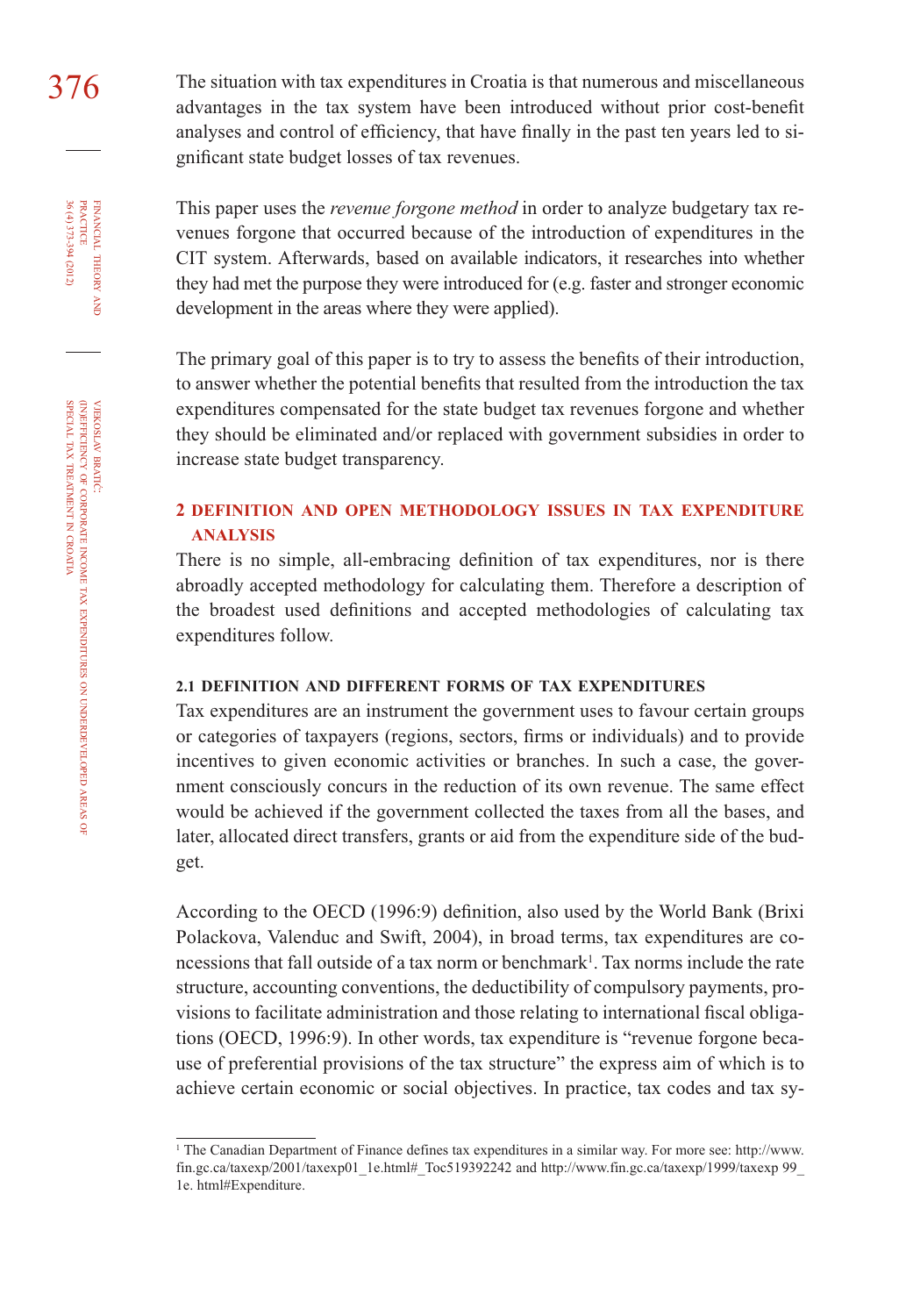According to the majority of methodologies used, all items that are in fact a certain deviation or change from the existing tax system for the sake of obtaining given economic and social objectives are considered tax expenditures and can be classified into those that reduce the tax base, and those that reduce the tax due (more in: State of Illinois, 1998:1). Typically, these deviations or distortions mostly appear in the form of exceptions or exemptions (when the income of a certain group of taxpayers is excepted or deducted from the tax base), deductions or allowances from the tax base (when for certain costs or other amounts the tax base is reduced), tax incentives, special discounts, exclusions, abatements, reduced or preferential tax rates, reductions of the base (when a certain category of taxpayer or activity benefits from a reduction of the normal tax rate), reliefs, deferrals (when the normal rate for payment of the tax is postponed without any attendant interest or fine) and various forms of tax credits or reductions of the tax amount due<sup>2</sup>

There are further classifications of certain types of tax expenditures, e.g. tax incentives, which occur most often in corporate income taxation (CIT). Usually, different kinds of tax incentives are categorized in several groups: (lower) tax rate, tax holidays and investment incentives (accelerated depreciation, tax credits and tax allowances).<sup>3</sup> The fourth group contains different tax incentives that are not directly connected to those previously mentioned, such as transfer of tax loss and lower withholding tax rates for certain payments. In practice it is sometimes very difficult to determine which tax expenditure belongs to which group or subgroup, while sometimes the same tax expenditures can be put into various groups.

Moreover because there is such a wide range, it can be assumed that the list of tax expenditures will probably include some items that are not really tax expenditures. Hence for a high-quality and accurate analysis of tax expenditures it is necessary to give as much information as possible about deviations (concessions and changes) from the basic tax system (Government of Canada, 2004:60).

### **2.2 METHODOLOGY OF TAX EXPENDITURES CALCULATION**

There is widely spread debate on the methodology used to assess the impact of tax expenditure, since some tax expenditures may have a different impact than direct spending, taking into account any resulting changes in the behaviour of taxpayers (OECD, 2004; Allen and Tommasi, 2004).

Although most of the OECD countries use similar methodologies, but with different ranges of tax expenditures, there have been some suggestions for new tax

<sup>&</sup>lt;sup>2</sup> For more concerning the various kinds of tax expenditures see Arbutina and Ott (1999).

<sup>3</sup> For more see Zee, Stotsky and Ley (2002); Mintz (2006); Blažić (2006); Šimović and Mihelja Žaja (2010).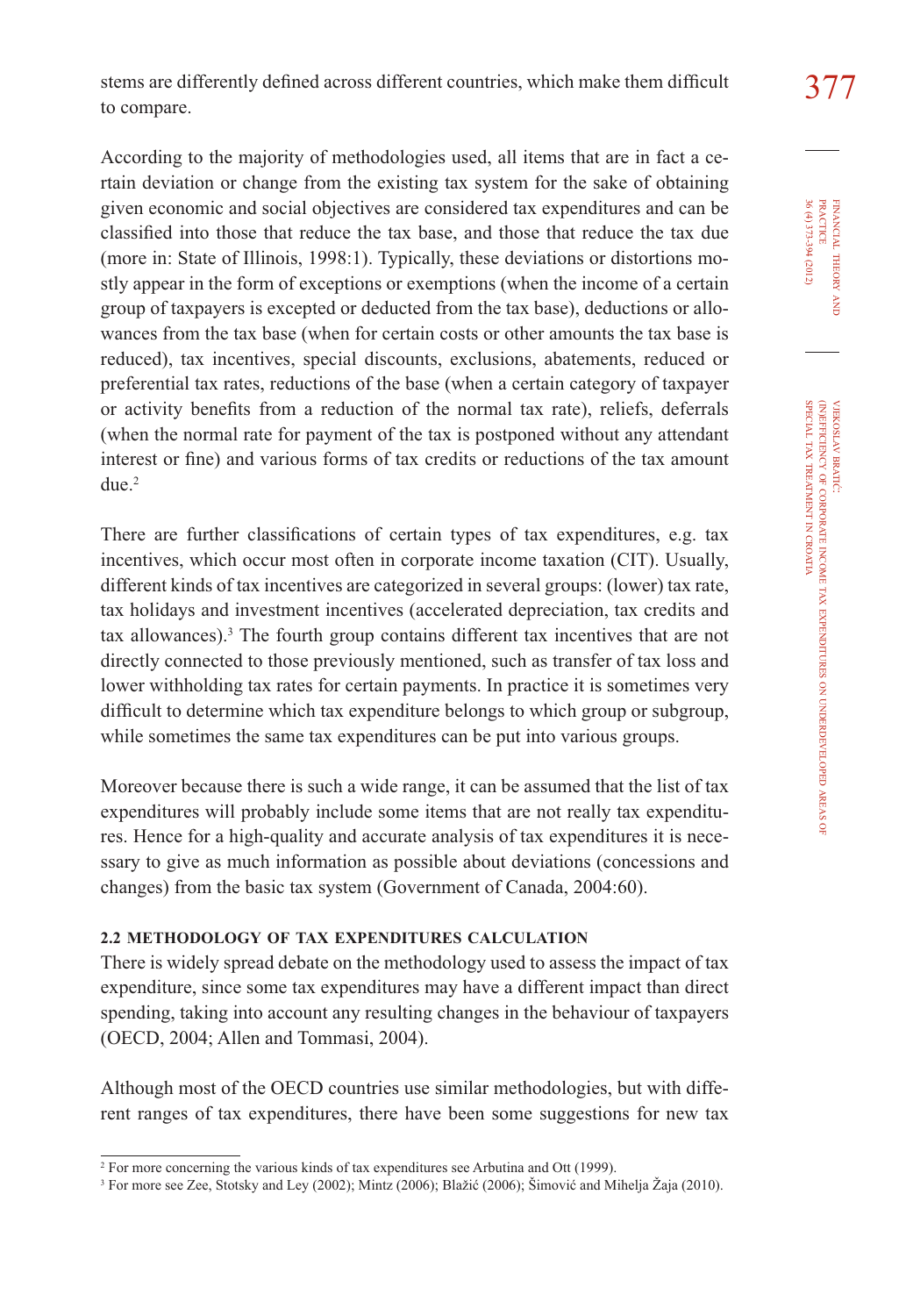378 expenditure calculation methods. Joint Committee on Taxation (2008) for example sums up and revises in its report numerous criticisms of the existing concepts and besides the basic, it offers an alternative frame, first suggested by Kraan (2004), with the goal of achieving a consensus about the usefulness of the new concept; however, it is still too soon to evaluate it (OECD, 2010:17).

> The tax expenditure calculation could be made by using three basic methods, equally used in OECD countries:

- *Revenue forgone method* is an *ex post* calculation of the loss in revenue incurred by government (more in: Brixi Polackova, Valenduc and Swift, 2004:7). It calculates the amounts that cause the reduction of tax revenues due to the existence of certain tax privileges (incentives, exemptions, credits, etc.). It is based on the comparison of the existing legislative framework and a framework in which these tax privileges would not exist.
- *Revenue gain method* that considers the amounts of income growth that can be expected in the case of abolishing certain tax privileges. In order to achieve accurate evaluation of income calculated in this way, it is generally necessary to take into account the changes in behaviour (adjustments) or other secondary effects closely connected to such changes. Those effects include the change in behaviour of tax payers and return effects and interaction between taxes.
- *Outlay equivalent method* which evaluates the amount of nominal direct costs in order to achieve the same effects if tax expenditures are replaced with programs of direct expenditures and according to which the direct expenditure equals the tax procedure with corresponding types of the tax payer's income.

This paper uses *the revenue forgone method* which is used in most developed countries and institutions (for example, Australia, SAD, OECD and World Bank).

## **3 (IN)EFFICIENCY OF CORPORATE INCOME TAX EXPENDITURES IN CROATIA**

Since 2000 Croatia has tried to favour certain groups of subjects, especially those in the underdeveloped areas with special tax treatment (UASTT), as well as to stimulate economic activities and investments in free zones. The basic forms of corporate income tax expenditures from 2000 are reductions of the tax base or reliefs and reductions of the tax due or tax credits.

Until 2007 the CIT base was reduced by the costs of the salaries of the newly employed, expenses for research and development (R&D) and expenses for training and personal professional development. Since 2007 the abatements for those expenses have been replaced with state aids for R&D projects, aids for education and allowances for employment. Additionally, CIT has been reduced in UASTT,

FINANCIAL

36 (4) 373-394 (2012)

THEORY FINANCIAL THEORY AND PRACTICE 36 (4) 373-394 (2012) PRACTICE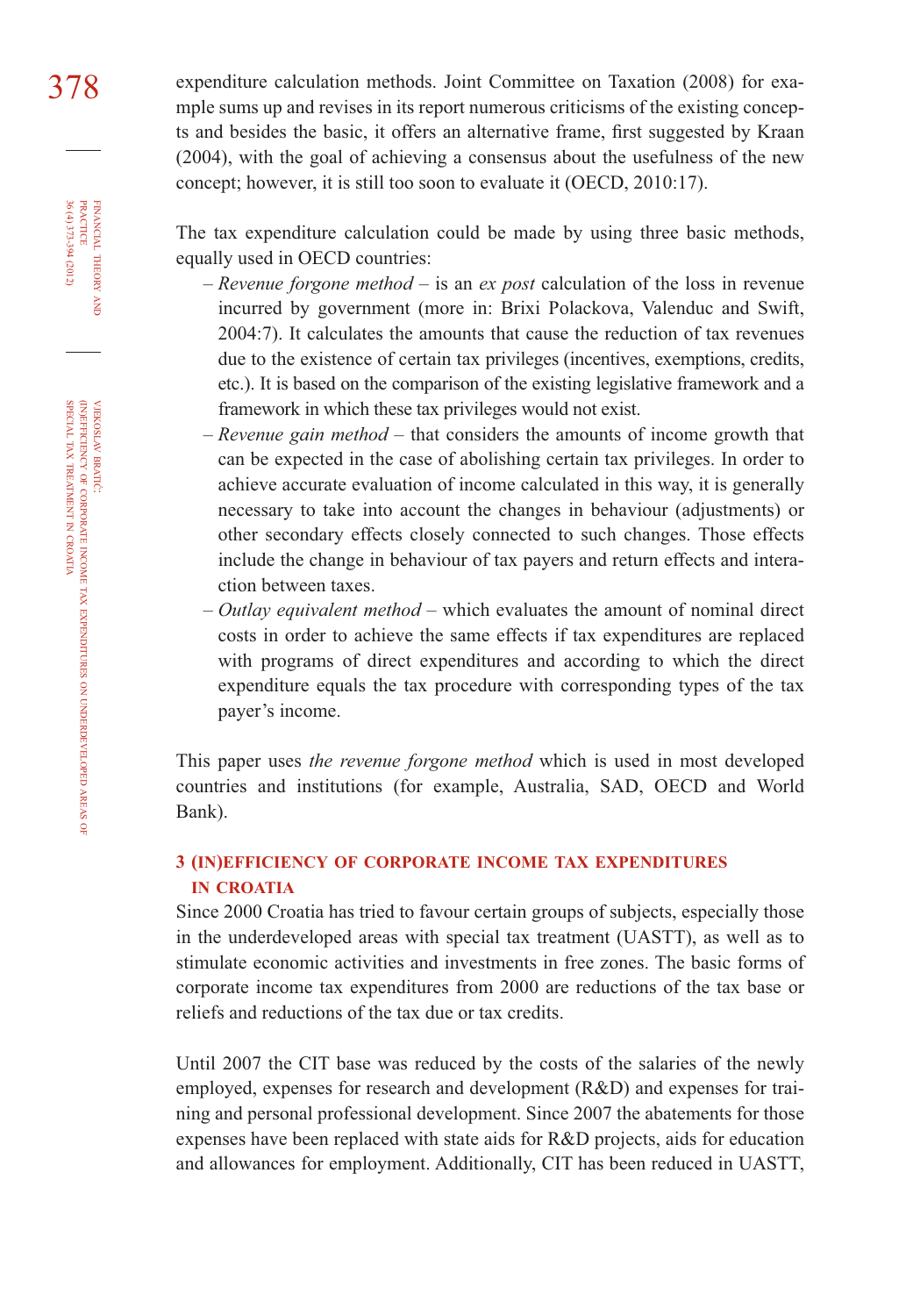free zones as well as by the investment incentives. Also, from 2001 until 2006 tax  $379$ was additionally reduced if disabled persons were employed. UASTT include all three groups of areas of special state concern, hill and mountain areas and city of Vukovar (table 1).

### **TABLE 1**

*Reasons for the introduction of tax expenditures in underdeveloped areas with special tax treatment*

|                              | I. group – areas occupied in the Croatian war of independence,   |
|------------------------------|------------------------------------------------------------------|
|                              | located next to state boundaries, with up to 5,000 inhabitants   |
| Areas of special state       | II. group – areas occupied in the Croatian war of independence,  |
| concern (ASCC) <sup>a</sup>  | excluding areas in group I.                                      |
|                              | III. group – economically underdeveloped areas                   |
|                              | Underdeveloped areas, i.e. areas with negative natural increase, |
| Hill and mountain            | low development rates and high unemployment                      |
| areas <sup>b</sup>           | Areas with unfavourable climate and other natural                |
|                              | characteristics                                                  |
|                              | Stimulation of investments, faster economic growth, increase     |
| City of Vukovar <sup>c</sup> | of employment                                                    |

*Sources: <sup>a</sup> Zakon o područjima posebne državne skrbi (Act on areas of special state concern, consolidated version, NN 26/03); b Zakon o brdsko-planinskim područjima (Act on hill and mountain areas, NN 12/02); c Zakon o obnovi irazvoju Grada Vukovara (Act on reconstruction and development of the city of Vukovar, NN 44/01, 90/05 and 80/08).* 

CIT revenues were divided among all levels of general government until 2007, when they became exclusively state budget revenue. The trends of CIT revenues and their proportion in total state budget revenues are shown in table 2.

CIT revenues are not as important as the revenues from VAT and social security contributions (more in tables A4 and A5 in appendix). For example, table 2 shows that the CIT revenues from 2000-2010 on average amount to 9.5%, while VAT revenues amount to 60% of total state budget tax revenues. Furthermore, in period 2008-10 the CIT revenues were significantly reduced as a direct consequence of the widespread economic crisis. Table A5 in appendix shows that, according to the proportion of certain tax forms in total general government tax revenues, the Croatian tax system is more consumption-oriented (higher VAT proportion) than the EU average.

Tax expenditures represent direct budget revenues forgone and central government authorities should be interested in having a detailed overview of all the positive and negative effects of this tax policy. Below, the article will show the total tax revenues forgone by the state treasury because of the tax expenditures in the CIT system.

FINANCIAL THEORY FINANCIAL THEORY AND PRACTICE<br>PRACTICE<br>36 (4) 373-394 (2012) 36 (4) 373-394 (2012) PRACTICE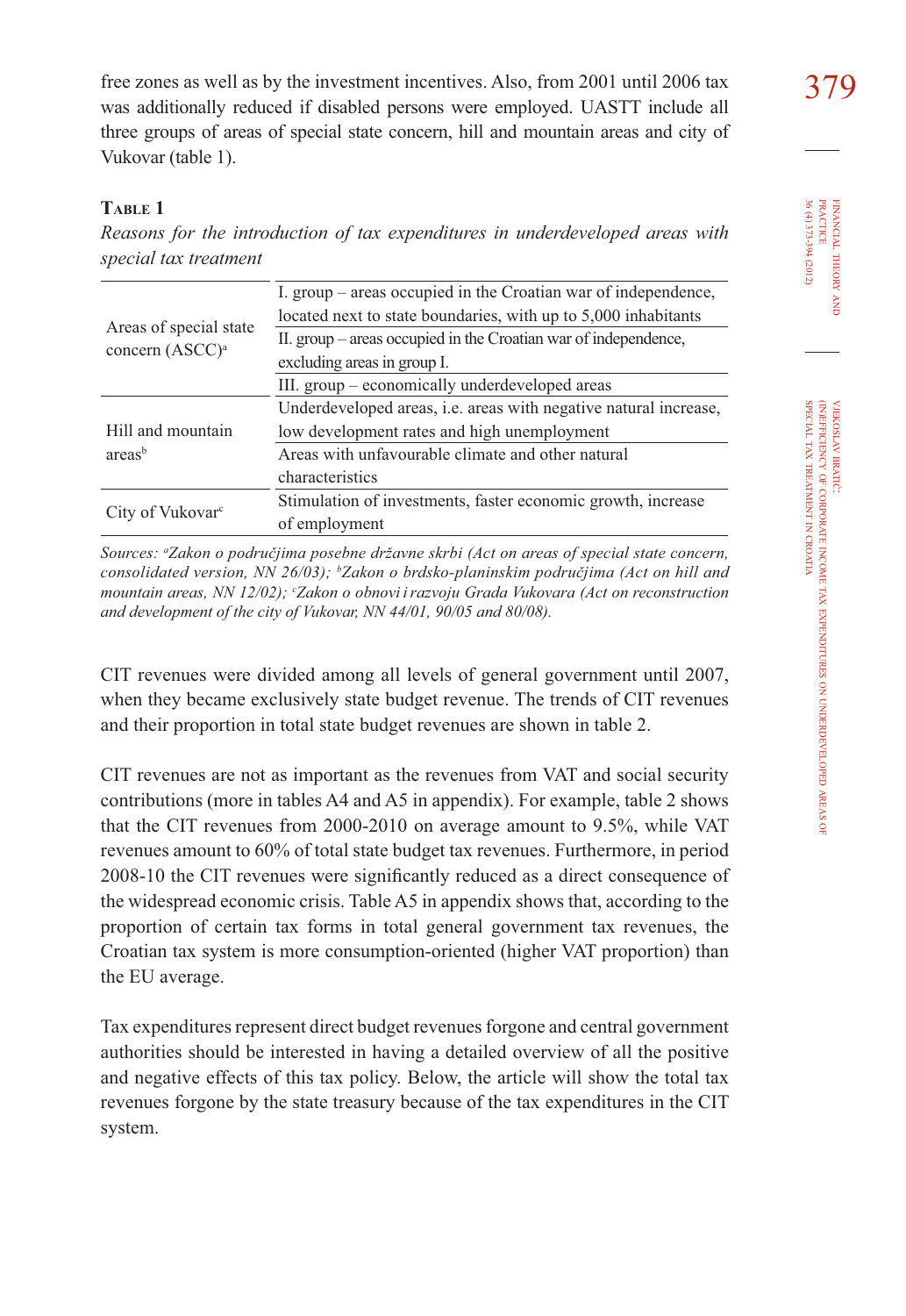# 380 **TABLE 2**

*Tax structure in Croatia, state budget, 2001-10 (in %)*

|                                                               | 2001 | 2002 | 2003 | 2004 | 2005 | 2006 | 2007 | 2008 | 2009 | 2010 | Average |
|---------------------------------------------------------------|------|------|------|------|------|------|------|------|------|------|---------|
| PIT                                                           | 8.4  | 7.9  | 6.9  | 6.6  | 6.1  | 5.9  | 2.8  | 2.4  | 2.2  | 1.9  | 5.1     |
| <b>CIT</b>                                                    | 4.9  | 6.2  | 6.8  | 6.6  | 7.8  | 8.6  | 13.7 | 15.2 | 14.8 | 10.2 | 9.5     |
| Property<br>taxes (tax<br>on real<br>estate trans-<br>action) | 0.7  | 0.7  | 0.6  | 0.8  | 0.7  | 0.8  | 0.9  | 0.9  | 0.8  | 0.7  | 0.8     |
| Taxes on<br>goods and<br>services                             | 76.9 | 79.4 | 80.9 | 81.9 | 81.5 | 81.3 | 79.6 | 80.2 | 77.3 | 81.1 | 72.0    |
| <b>VAT</b>                                                    | 57.5 | 60.6 | 62.1 | 63.3 | 63.6 | 59.7 | 58.8 | 59.4 | 58.2 | 60.0 | 60.3    |
| Excise                                                        | 19.0 | 17.5 | 17.3 | 16.8 | 16.1 | 19.8 | 18.9 | 17.1 | 17.3 | 19.0 | 17.9    |
| Sales tax                                                     | 0.4  | 0.3  | 0.3  | 0.3  | 0.3  | 0.3  | 0.3  | 0.2  | 0.2  | 0.2  | 0.3     |
| Taxes on<br>interna-<br>tional trade<br>and transa-<br>ctions | 7.9  | 4.8  | 4.0  | 3.4  | 3.1  | 2.7  | 2.6  | 2.7  | 2.7  | 2.6  | 3.7     |
| Other taxes                                                   | 1.2  | 1.1  | 0.8  | 0.7  | 0.7  | 0.6  | 0.5  | 0.4  | 2.1  | 3.5  | 1.2     |
| Total tax<br>revenues                                         | 100  | 100  | 100  | 100  | 100  | 100  | 100  | 100  | 100  | 100  |         |

*Source: Ministry of Finance (2012), author's own calculation.*

Table 3 shows how state budget tax revenues forgone caused by CIT expenditures were the lowest in 2001 and 2002, when the number of tax expenditures was also the lowest. From 2002 state budget tax revenues forgone rose constantly and powerfully and reached almost 700 million kuna in 2007. Having in mind that Croatia has had large budget deficits for years, it is logical to question the justification of such a tax policy.

Tax revenues forgone from the reduction of the CIT base rose from 25 in 2001 to 159 million kuna in 2009.<sup>4</sup> The forgone state budget tax revenues were the largest in 2007 when it "lost the chance" to collect 234.5 million kuna (an increase of about 740% compared to 2001).

Although the tax expenditures caused by the reduction of tax base are not negligible in total tax expenditures, the state budget could also collect the much bigger amounts lost by the reduction of the tax amount due. This has been a problem especially since 2005 when the Government made numerous amendments in tax

FINANCIAL

36 (4) 373-394 (2012)

THEORY FINANCIAL THEORY AND PRACTICE 36 (4) 373-394 (2012) PRACTICE

<sup>4</sup> For more detailed view of forgone state budget tax revenues see table A1 in appendix.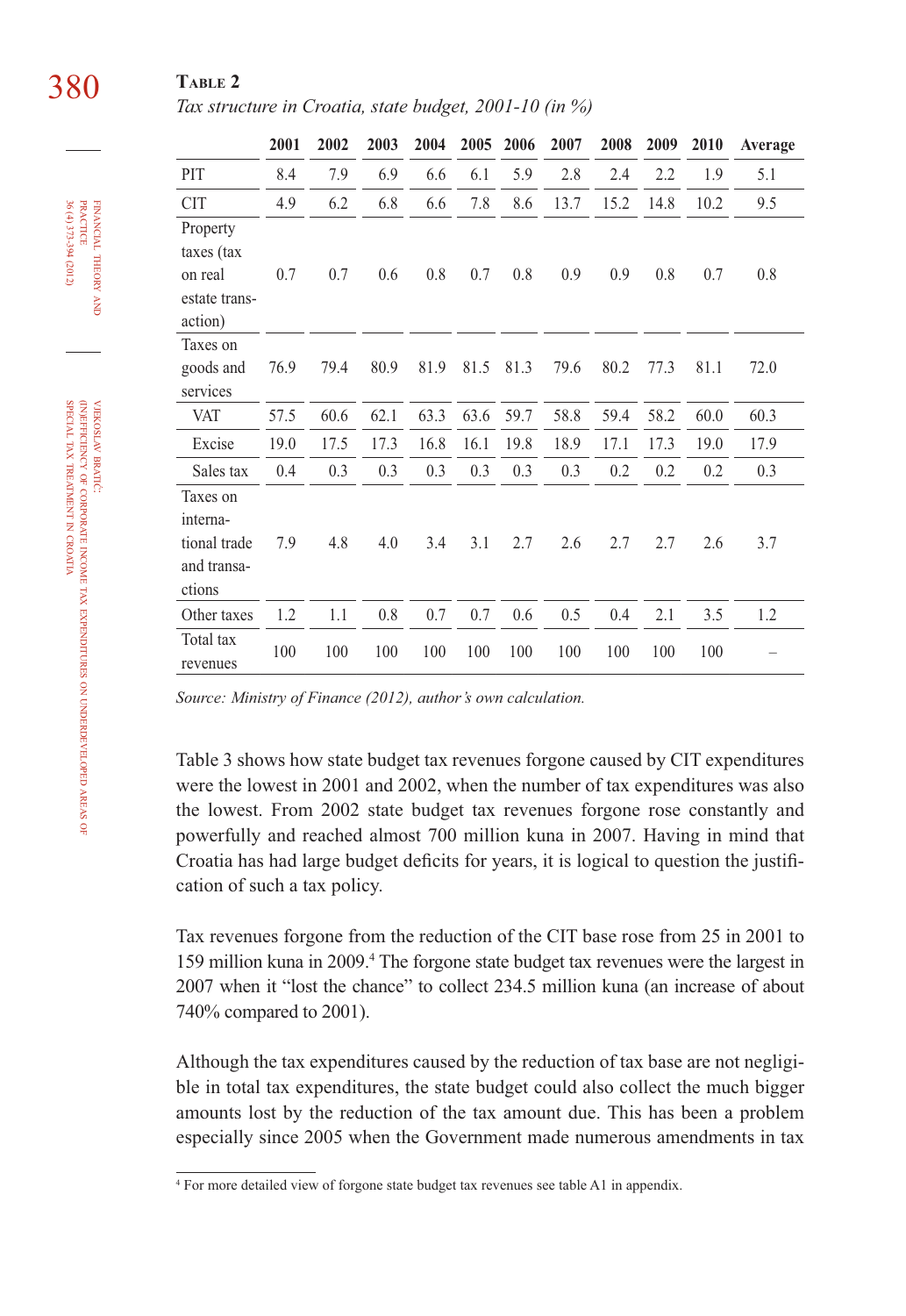legislation in order to try to accelerate the economic development of underdevelo-<br>381 ped areas. For example, total tax expenditures caused by the reduction of tax rose from 35.4 million in 2001 to 358.6 million kuna in 2009. The highest amount was reached in 2007, 463 million kuna.

## **TABLE 3**

*State budget tax revenues forgone because of corporate income tax expenditures, 2001-09 (in million kuna)*

|                                                                                                             | 2001  | 2002  | 2003  | 2004  | 2005  | 2006  | 2007  | 2008   | 2009  |
|-------------------------------------------------------------------------------------------------------------|-------|-------|-------|-------|-------|-------|-------|--------|-------|
| 1 State budget CIT revenues                                                                                 | 1,987 | 2,659 | 3,074 | 3,131 | 3,951 | 5,056 | 8,816 | 10,565 | 9,439 |
| 2 Total state budget tax reve-<br>nues forgone in CIT*                                                      | 60.4  | 86.1  | 266.3 | 337.3 | 456.2 | 506.0 | 697.5 | 682.4  | 517.4 |
| 2.1 Revenues forgone caused<br>by the reduction of tax base                                                 | 25.0  | 41.7  | 175.7 | 230.2 | 205.8 | 196.4 | 234.5 | 230.0  | 158.8 |
| 2.2 Revenues forgone caused<br>by the reduction of the tax<br>amount due                                    | 35.4  | 44.4  | 90.6  | 107.1 | 250.4 | 309.6 | 463.0 | 452.4  | 358.6 |
| 2.2.1 Reliefs and exemptions<br>for UASTT                                                                   | 13.8  | 17.5  | 35.8  | 33.2  | 81.0  | 149.5 | 245.1 | 224.2  | 132.3 |
| 2.2.2 Reliefs and exemptions<br>for free zone users                                                         | 21.5  | 25.8  | 40.3  | 44.5  | 24.1  | 36.3  | 57.2  | 48.8   | 18.1  |
| 2.2.3 Incentives for<br>investments                                                                         | 0.1   | 0.9   | 13.9  | 28.8  | 144.9 | 123.6 | 160.7 | 179.4  | 208.2 |
| 2.2.4 Incentives for the em-<br>ployment of disabled persons                                                | 0.0   | 0.2   | 0.6   | 0.6   | 0.4   | 0.2   |       |        |       |
| 3 Proportion of state budget<br>total tax revenues forgone in<br>total CIT revenues $(2/1, \text{ in } \%)$ | 3.0   | 3.2   | 8.5   | 10.8  | 11.6  | 10.0  | 7.9   | 6.5    | 5.5   |

*\*The state budget tax revenues forgone caused by CIT expenditures tax base are recalculated in a way that nominal tax expenditures amounts are multiplied by rate of 20%. Until 2007 CIT revenues were divided between different levels of government (70% of all revenues belonged to the state budget), and those amounts have been recalculated. Since 2007 CIT revenues belong to state budget.* 

*Source: Tax Administration (2011), author's own calculation.*

Analysis of individual items of tax expenditures shows that the amounts of reliefs and exemptions for areas with special tax treatment (ASTT) are the highest, as well as the incentives for investments, which rose constantly during the entire period.

Comparison of proportions of tax revenues forgone caused by tax expenditures in total CIT revenues shows that simultaneously with the rise of CIT revenues, the proportion of tax expenditures in those revenues also rose. For example, the state budget failed to collect 10% of CIT revenues in 2006 by failing to charge every ten out of a hundred kuna in the CIT system.

PRACTICE<br>36 (4) 373-394 (2012) PRACTICE FINANCIAL 36 (4) 373-394 (2012) FINANCIAL THEORY THEORY AND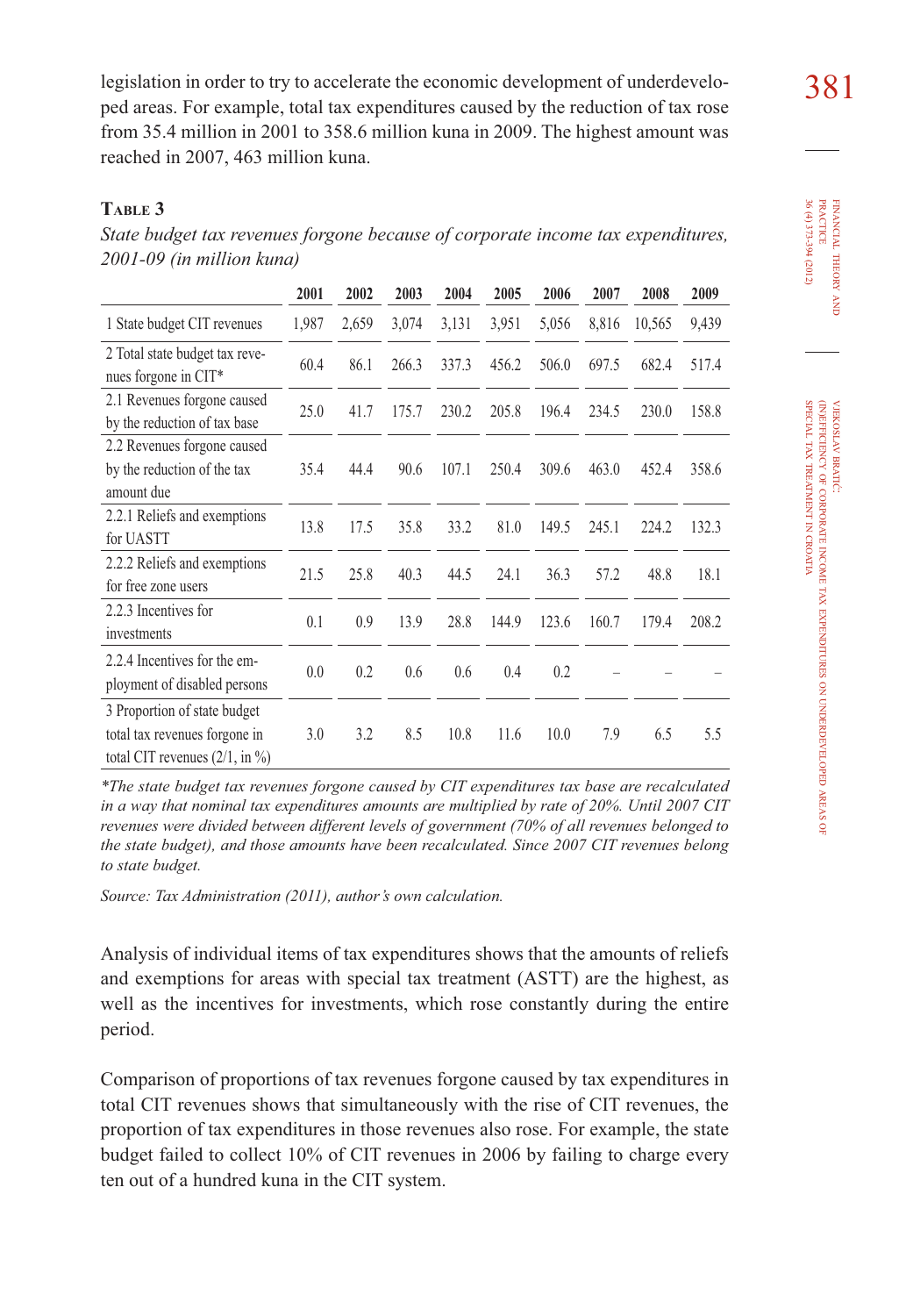382 Undeveloped areas with special tax treatment are lagging behind, the other areas of Croatia, economically, socially, demographically as well as in general development, mostly because of the wartime destruction and its negative influence on social conditions and the economy. CIT expenditures were introduced to facilitate equal development of all areas of Croatia, faster recovery from the consequences of war and more active return of pre-war inhabitants as well as the stimulation of demographic and economic development. Although these reasons justify the introduction of many reliefs and exemptions in those areas, the inadequacy of statistical data makes it very difficult to connect them to any of the possible positive economic and development effects which they might have produced. The additional problem lies in the fact that the tax administration does not have that kind of statistical database.

> Therefore, the analysis of certain economic indicators (original local budget revenues per inhabitant) and indicators of structural difficulties (employment and unemployment rate) as well as additional indicators of development of entrepreneurship and demographic indicators mostly will try to indicate the basic trends<sup>5</sup>. Further on in this paper, based on available data the comparison of indicators for UASTT, the rest of Croatia and the whole of Croatia will be made, and certain conclusions as to the efficiency of tax expenditures will be made.

> In consideration of a whole picture of tax expenditures efficiency, financial indicators on business of enterprises in Croatia would be helpful, but they have not been analyzed due to the failure of the Financial Agency to make data available (FINA, certain data are available in: ---, 2006; Bratić, 2011:120).

> Graph 1 shows the movement of indicators of structural difficulties (employment and unemployment rate), the important indicators of economic development.

> The employment rates in UASTT remained significantly lower than in the rest of Croatia during the researched period, but also lower than in the entirety of Croatia. Furthermore, the difference in comparison with the rest of Croatia rose from 2.8% in 2002 to 4% in 2009. Similar conclusions can be made by comparing the UA-STT with the whole of Croatia. The fall in the employment rate in UASTT that began at the outset of the economic crisis (end of 2007, beginning of 2008) is very sharp compared to the other two areas researched.

FINANCIAL

36 (4) 373-394 (2012)

THEORY FINANCIAL THEORY AND PRACTICE 36 (4) 373-394 (2012) PRACTICE

<sup>&</sup>lt;sup>5</sup> *Unemployment rate* is defined as the proportion of unemployed persons in the work force (total of unemployed and employed). It is a standard indicator used to identify areas with structural difficulties*. The employment rate*  represents the proportion of employed persons in the population of working age (population from15 until 64 years of age). *Original local budget revenues per inhabitant* can be defined as current local budget revenue reduced by all transfers from the state and county budgets, donations, for assigned revenues from corporate and personal income taxes from the central government (according to the legislative amendments on belonging of revenues until and from 2007), and any other form of aid, per inhabitant.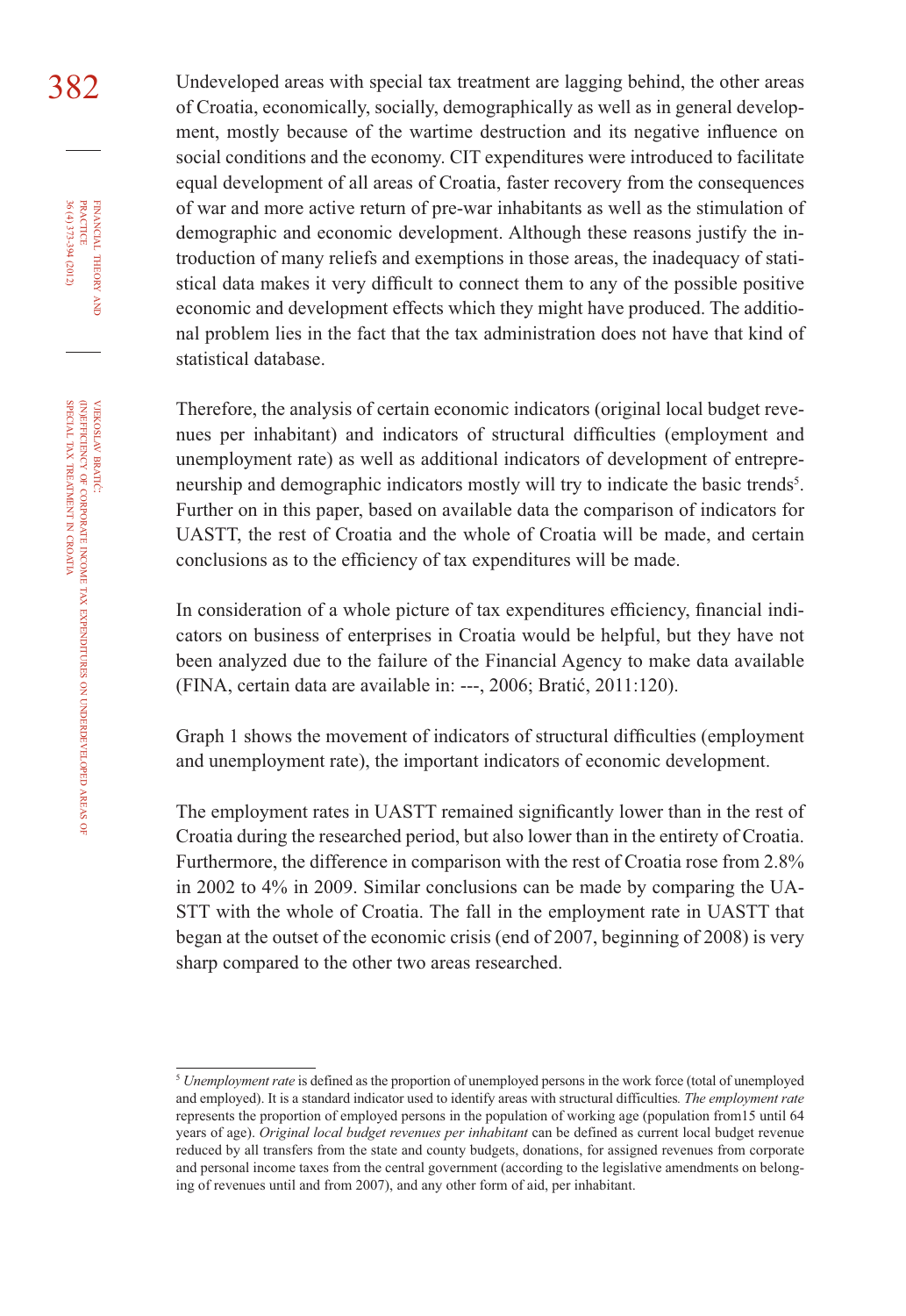*Indicators of structural difficulties, 2002-09 (in %)* 



*Source: CBS; author's own calculation.*

**GRAPH 1**

The unemployment rate was in constant decline in all three observed areas until 2008, with significant growth in 2009. In spite the decline, the unemployment rate was significantly higher in UASTT than in the rest of Croatia and in Croatia as a whole. For example, in 2002 it was 7.3 percentage points higher in UASTT than in the rest of Croatia and 5 percentage points higher than in the whole of Croatia. The gap did not diminish, and in some years it was even higher. In 2009 the unemployment rate in UASTT was 22% and it was 9.8 percentage points higher than in the rest of Croatia and 7.1 percentage points higher than in the entirety of Croatia. Also, Graph 1 shows that until 2009 the unemployment rate did not reach even the average level of the whole of Croatia from 2002, which could lead to the conclusion that the targeted tax expenditures for those areas were not successful and have not contributed to the fulfilment of a single goal for which they were introduced, which is the faster reduction of unemployment in UASTT.

Graph 2 shows that the local budget revenues per inhabitant, in spite of their growth in all the analyzed areas during the entire period from 2002-09, in UASTT still largely lagged behind the rest of Croatia, this difference, moreover, increasing during the time.

For comparison, the local budget revenue per inhabitant in UASTT rose from 560 kuna in 2002 to 993 kuna in 2009, while during the same period in the rest of Croatia it rose from 1,097 kuna to 2,251 kuna. As shown in graph 1, the economic crisis brought about an even stronger decline of local budget revenues in UASTT, and stagnation in the rest of the country as well as in the whole of Croatia. In brief, in spite of stronger and broader tax privileges, UASTT had slower growth of local budget revenues than the other parts of Croatia and the country as a whole.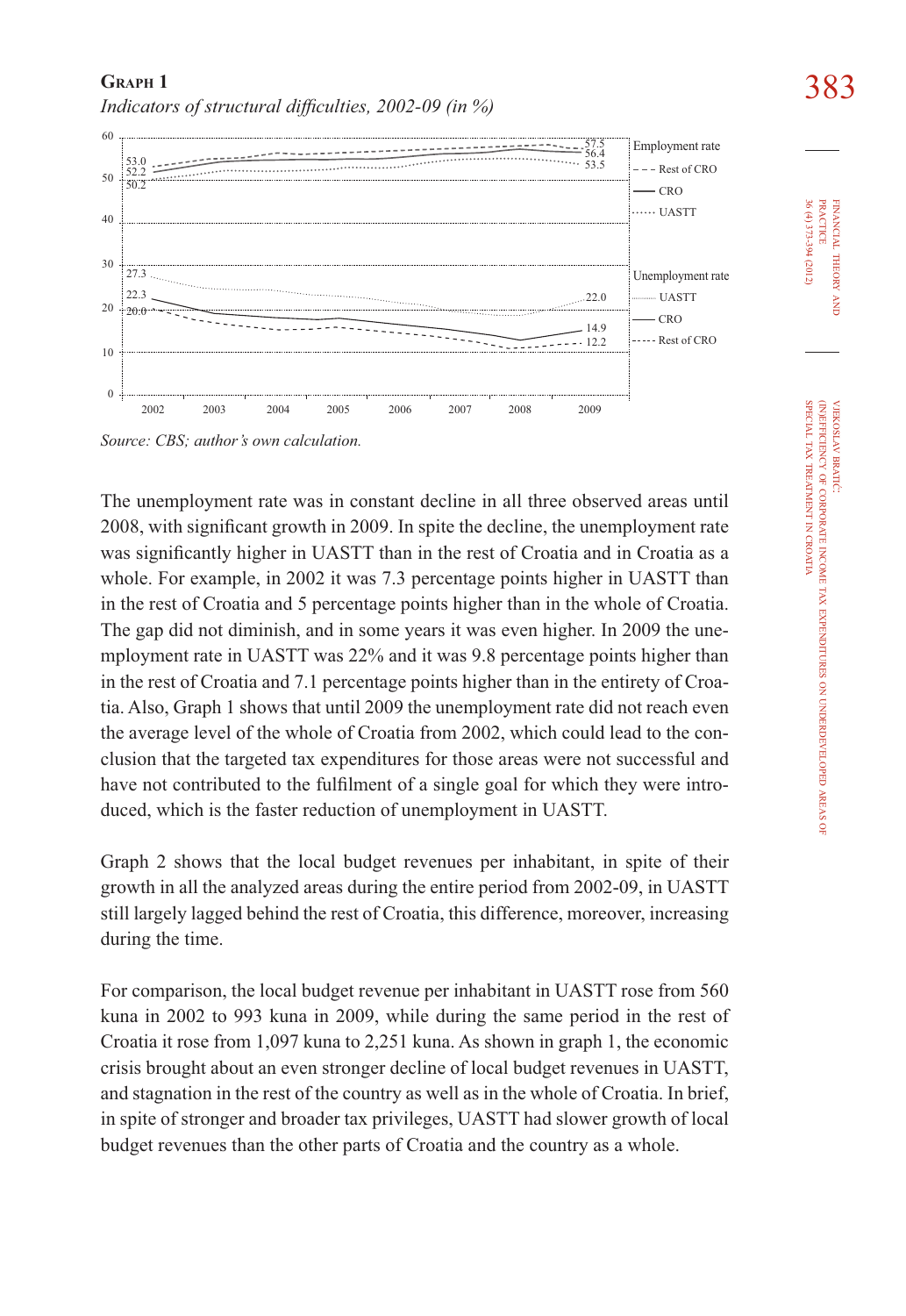# **GRAPH 2** *Local budget revenues per inhabitant, 2002-09*



*Source: Croatian Chamber of Economy, CBS, Ministry of Finance (2012), author's own calculation.*

Furthermore, the so called *indicators of the development of entrepreneurship* (the number of newly registered enterprises and number of inhabitants per newly registered enterprise, table A3 in appendix) show that the trend towards reduction of the number of inhabitants per newly registered enterprise in the UASTT was faster than in the rest of Croatia and in Croatia as a whole, in which the ratio is still more favourable. This could lead to the conclusion that the rest of Croatia and the entire Croatia in a certain way achieved better results regarding the development of entrepreneurship than UASTT, although it had been less incited by the central government. The reasons for the weaker development of entrepreneurship are numerous and earlier research shows that a large number of enterprises does not produce any income at all, or else the income produced is so small that the benefits do not play a significant role (more in: ---,  $2006$ ).

Demographic indicators too, considering the last two general censuses, do not benefit UASTT. Table 4 shows that the number of inhabitants in UASTT fell faster than in the rest of Croatia and in the whole of Croatia.

#### **TABLE 4**

*Number of inhabitants in underdeveloped areas with special tax treatment, in the rest of Croatia and in the entire Croatia, 2001 and 2011 (in thousands and %)*

|                                                 | 2001             |     | 2011 2011/2001 |
|-------------------------------------------------|------------------|-----|----------------|
| The Republic of Croatia (CRO)                   | 4.437 4.291      |     | 0.967          |
| Underdeveloped areas with special tax treatment | 892 <sup>a</sup> | 844 | 0.946          |
| Rest of Croatia                                 | 3.546 3.447      |     | 0.972          |
| Proportion of UASTT in CRO (in %)               | 20.1             | 197 |                |

*<sup>a</sup> Including municipalities that additionally became a part of areas with special tax treatment. Source: Croatian Bureau of Statistics, author's own calculation.*

FINANCIAL

36 (4) 373-394 (2012) PRACTICE

36 (4) 373-394 (2012) **PRACTICE** FINANCIAL THEORY

384

THEORY AND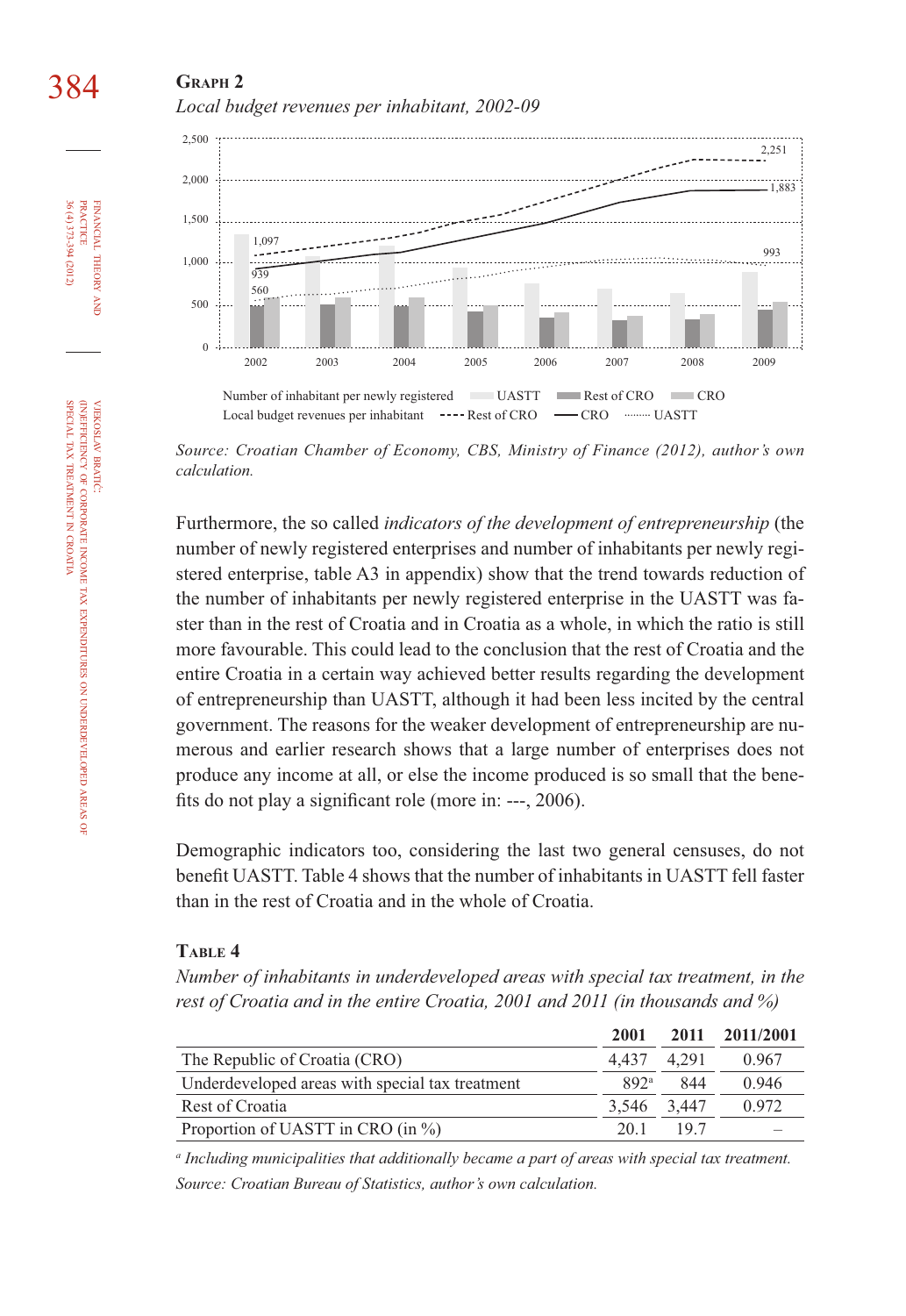Although in comparison with 2001 the number of inhabitants in Croatia fell, the 385 largest contribution to that reduction was by UASTT. At the moment (2011) 5.4% fewer people live in these areas than in 2001, whereas in the whole of Croatia the reduction is 3.3%. UASTT lost 48,341 inhabitants in the last 10 years and the proportion in the total number of inhabitants fell from 20.1 to 19.7%. In other words, the underdeveloped areas with special tax treatment, along with the much lower level of economic development, also suffer from increased emigration and lower natality.

#### **4 CONCLUSION**

CIT revenues are not as important as VAT revenues in the Croatian state budget and in the past years those revenues have been significantly reduced. Apart from the reduction of the CIT revenues due to the economic crisis, the state budget has failed to collect significant amounts because of different types of tax expenditures.

This analysis has pointed out the structural difficulties of UASTT and their falling further behind in economic growth, for they have not developed faster than, or as fast as indeed, the rest of Croatia in spite of the many tax measures and it is therefore questionable whether the tax expenditures directed towards those areas have fulfilled their purpose.

However, total amounts of tax expenditures could still be too small and/or insufficient to stimulate the general economic and social development of those areas. Moreover, the instability of legislative system for the CIT because of constant amendments increases uncertainty, which has a negative effect on investments and economic development. An additional problem is that the introduction of new tax expenditures has made the system more complex and decreased governmental revenues. Everything mentioned is not at all irrelevant or negligible, especially in times of the existing insufficient collection of state budget tax revenues.

But it could also be postulated that the situation in UASTT would be even worse without the special treatment. However, to make such an analysis a high-quality and detailed statistical base with longer time series is required in order to statistically evaluate the correlation between the tax expenditure programs and all analyzed indicators. Unfortunately, no such statistical data base exists.

Finally, all those reasons should encourage the tax authorities to make a significant reform of tax expenditures in the CIT or at least, a review of them. One of the options is their complete annulment or replacement with transfers (subsidies) from the state budget. That would have a positive effect on the neutrality, efficiency and productiveness of the tax system, as well as the increase of transparency in the state budget. This analysis has shown the insufficient efficiency of CIT expenditures in the analyzed areas and, far from justifying their future existence,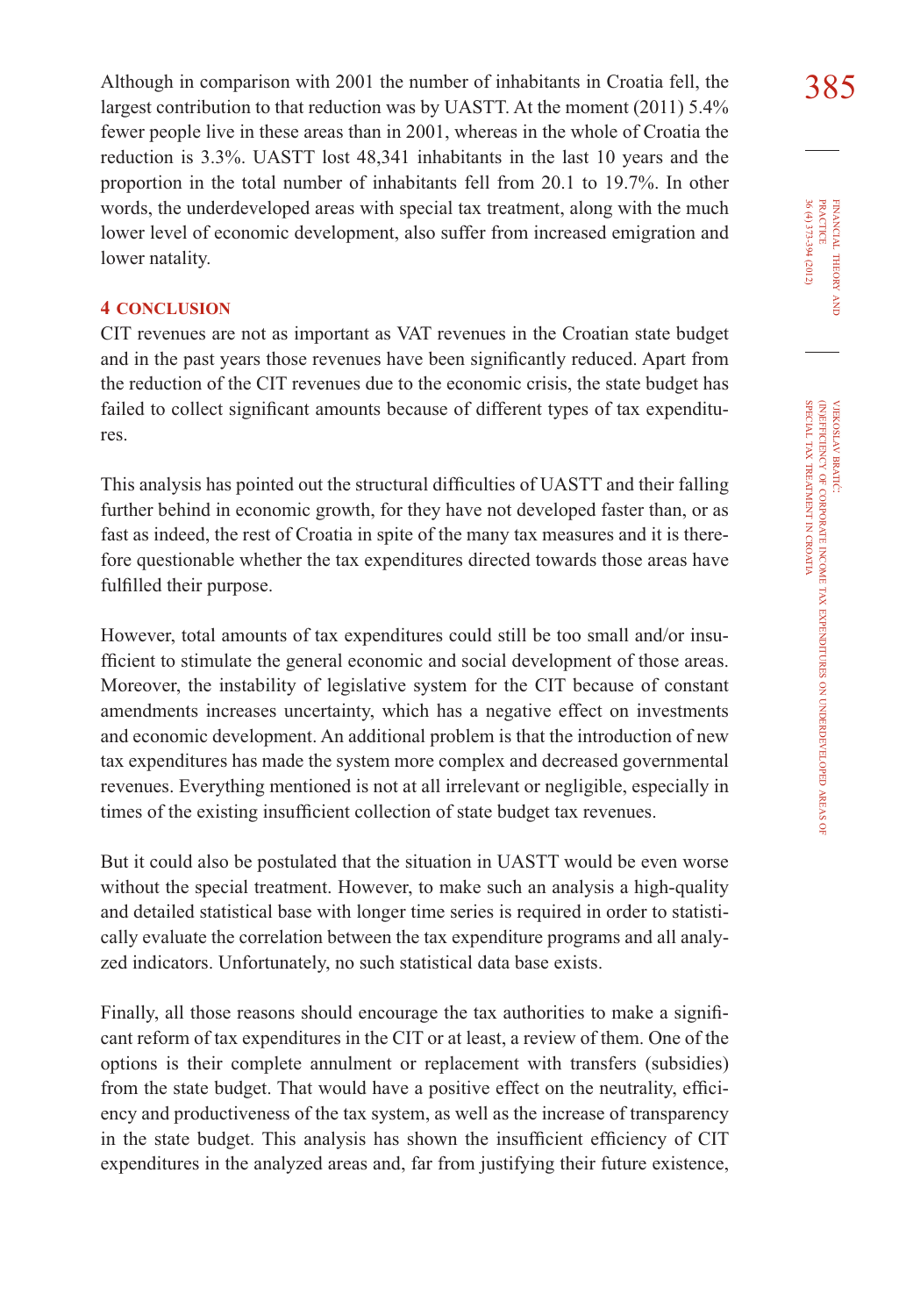$386$  has indicated that a reduction of them is necessary, which would lead to the simplification of the system. This would enable the use of lower general tax rates and reduction of marginal tax rates, leading to an expansion of the tax base and at the same time the collection of more revenues.

36 (4) 373-394 (2012) FINANCIAL THEORY AND PRACTICE 36 (4) 373-394 (2012) PRACTICE FINANCIAL THEORY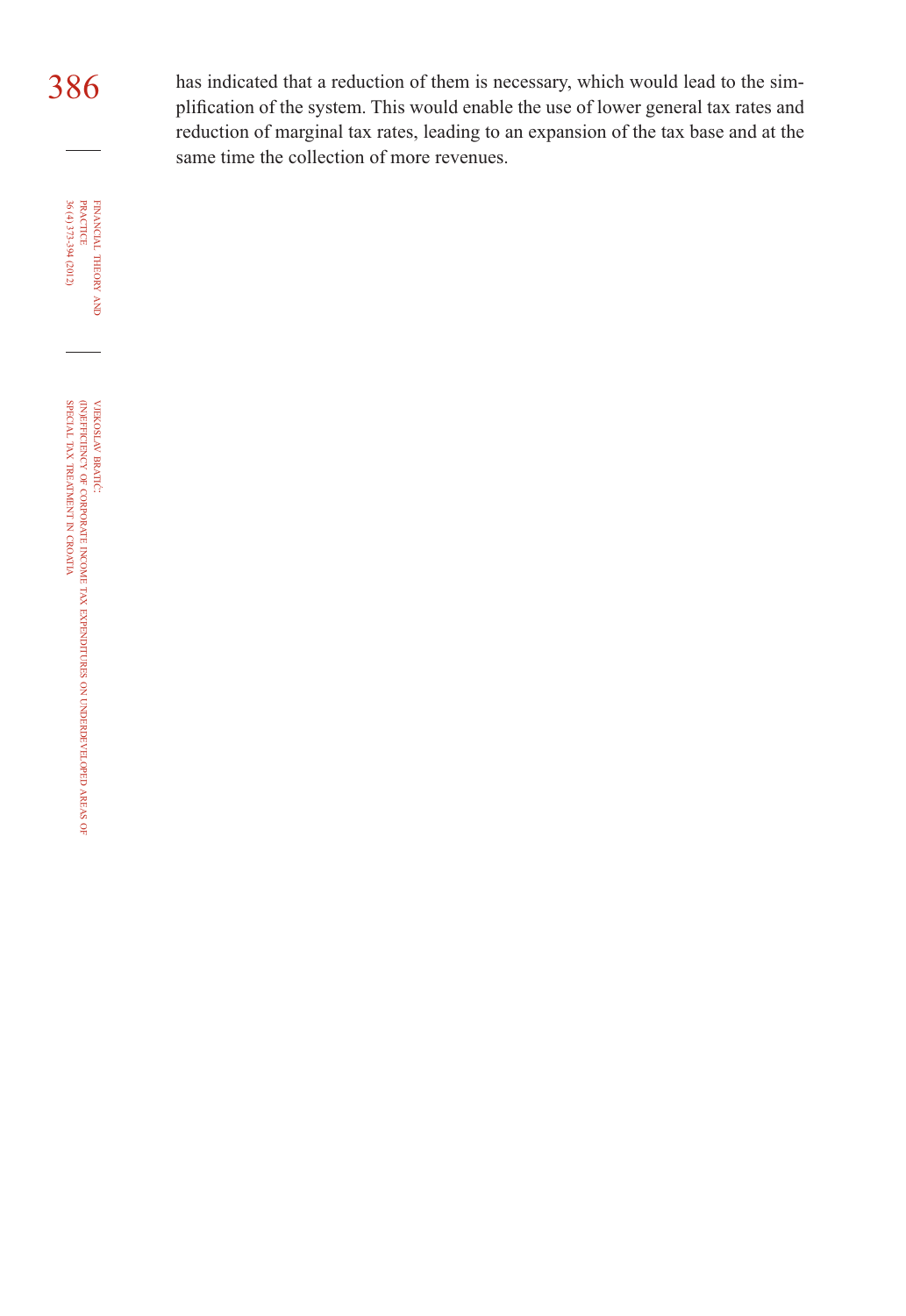# **APPENDIX** 387

## **TABLE A1**

*Forgone state budget tax revenues due to CIT expenditures – more details, 2001-09 (in million kuna)*

|                                                                       | 2001  | 2002  | 2003  | 2004  | 2005  | 2006  | 2007  | 2008         | 2009        |
|-----------------------------------------------------------------------|-------|-------|-------|-------|-------|-------|-------|--------------|-------------|
| 1 Reduction of CIT base                                               |       |       |       |       |       |       |       |              |             |
| 1.1 Expenses for salaries of the<br>newly employed                    | 25.0  | 41.7  | 53.8  | 51.8  | 51.8  | 41.5  |       |              |             |
| 1.2 Expenses for research and<br>development                          |       |       | 78.1  | 86.8  | 92.3  | 83.5  |       |              |             |
| 1.3 Expenses for training and<br>personal professional<br>development |       |       | 43.8  | 91.6  | 61.7  | 71.4  |       |              |             |
| 1.4 State aid for education                                           |       |       |       |       |       |       | 55.3  | 63.7         | 49.7        |
| 1.5 State aid for research and<br>development projects                |       |       |       |       |       |       | 156.0 | 162.0        | 106.6       |
| 1.6 Allowances for employment                                         |       |       |       |       |       |       | 23.2  | 4.3          | 2.5         |
| Total tax revenues forgone due to<br>the reduction of tax base        | 25.0  | 41.7  | 175.7 | 230.2 | 205.8 | 196.4 | 234.5 | 230.0        | 158.8       |
| 2 Reduction of the CIT amount due                                     |       |       |       |       |       |       |       |              |             |
| 2.1 Reliefs and exemptions<br>in UASTT                                | 13.8  | 17.5  | 35.8  | 33.2  | 81.0  | 149.5 | 245.1 | 224.2        | 132.3       |
| 2.2 Reliefs and exemptions for<br>free zone users                     | 21.5  | 25.8  | 40.3  | 44.5  | 24.1  | 36.3  | 57.2  | 48.8         | 18.1        |
| 2.3 Investment incentives                                             | 0.1   | 0.9   | 13.9  | 28.8  | 144.9 | 123.6 | 160.7 |              | 179.4 208.2 |
| 2.4 Incentives for the employ-<br>ment of disabled persons            | 0.0   | 0.2   | 0.6   | 0.6   | 0.4   | 0.2   |       |              |             |
| Total tax revenues forgone for<br>reduction of the tax amount due     | 35.4  | 44.4  | 90.6  | 107.1 | 250.4 | 309.6 | 463.0 | 452.4        | 358.6       |
| 3 Total tax revenues forgone of<br>state budget in CIT system $(1+2)$ | 60.4  | 86.1  | 266.3 | 337.3 | 456.2 | 506.0 | 697.5 | 682.4        | 517.4       |
| CIT revenues of state budget                                          | 1,987 | 2,659 | 3,074 | 3,131 | 3,951 | 5,056 |       | 8,816 10,565 | 9,439       |
| Proportion of tax revenues<br>forgone in total CIT revenues<br>(in %) | 3.0   | 3.2   | 8.5   | 10.8  | 11.6  | 10.0  | 7.9   | 6.5          | 5.5         |

*Source: Tax Administration (2011), author's own calculation.*

FINANCIAL

THEORY FINANCIAL THEORY AND PRACTICE<br>PRACTICE<br>36 (4) 373-394 (2012) 36 (4) 373-394 (2012) PRACTICE

VJEKOSLAV

(IN)EFFICIENCY

SPECIAL  $\mathbb Z$ 

TREATMENT Z CROATIA BRATIĆ: OF

CORPORATE

INCOME TAX

EXPENDITURES

ş

UNDERDEVELOPED

AREAS OF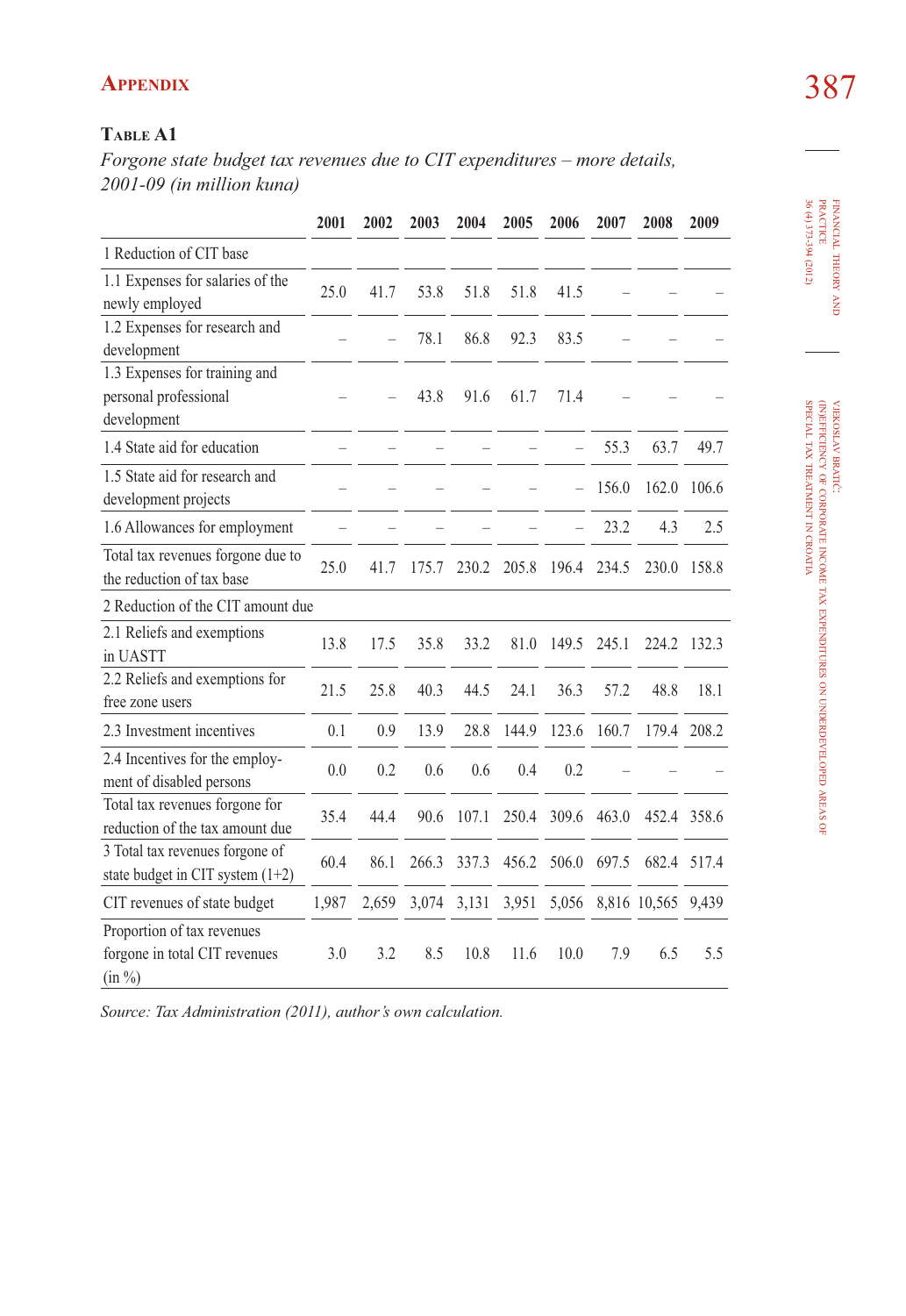# 388 **TABLE A2**

*CIT state budget tax revenues forgone caused by reductions of tax due, 2001-09 (in million kuna\* )*

|                                                                       | 2001             | 2002         | 2003             | 2004 | 2005           | 2006  | 2007             | 2008           | 2009        |
|-----------------------------------------------------------------------|------------------|--------------|------------------|------|----------------|-------|------------------|----------------|-------------|
| 1 Reliefs and exemptions in<br><b>ASCC</b>                            | 9.9              | 12.9         | 24.2             | 19.5 | 61.3           | 113.1 | 193.6            | 178.7          | 105.2       |
| 1 <sup>st</sup> group                                                 | 3                | 3.8          | 5.3              | 7.1  | 21.4           | 49.8  | 82.3             | 93.8           | 53.8        |
| $2nd$ group                                                           | 6.9              | 8.1          | 10.5             | 9.6  | 33             | 58    | 104.6            | 79             | 48.4        |
| 3rd group                                                             | $\mathbf{0}$     | $\mathbf{1}$ | 3.8              | 2.8  | $\overline{c}$ | 5.3   | 6.7              | 5.9            | 4.1         |
| 2 Reliefs and exemptions in the<br>hill and mountain areas            |                  |              | 4.6              | 4.6  | 6              | 10.3  | 15.1             | 13.8           | 10.6        |
| 3 Reliefs and exemptions in the<br>city of Vukovar                    | 3.9              | 4.6          | $\boldsymbol{7}$ | 9.1  | 13.7           | 26.1  | 36.4             | 31.7           | 16.5        |
| 4 Reliefs and exemptions for free<br>zone users                       | 21.5             | 25.8         | 40.3             | 44.5 | 24.1           | 36.3  | 57.2             | 48.8           | 18.1        |
| 50% of prescribed rate                                                | 17.6             | 17.9         | 29.7             | 30   | 15.9           | 17.3  | 25.4             | 19.6           | 8.9         |
| users investing more than a<br>million kuna                           | 3.9              | 7.9          | 9.8              | 14   | 7.4            | 17.6  | 27.8             | 23.4           | 5.5         |
| in city of Vukovar                                                    | $\overline{0}$   | $\mathbf{0}$ | 0.8              | 0.4  | 0.8            | 1.5   | $\overline{4}$   | 5.8            | 3.6         |
| 5.1 Capital investment incentives                                     | 0.1              | 0.9          | 13.9             | 28.8 | 144.9          | 123.6 | 139.6            | 124.6          | 117.6       |
| on corporate income greater than                                      |                  |              |                  |      |                |       |                  |                |             |
| 4 million kuna, 10% tax,<br>10 years, 10 employees                    |                  |              |                  |      | 1.1            | 4.8   | 1.6              | 9.6            | $\,$ $\,$   |
| 10 million kuna, 7% tax,<br>10 years, 30 employees                    | 0.1              | 0.3          | 1.4              | 5    | 5.5            | 2.7   | 6.5              | 1.1            | 1.3         |
| 20 million kuna, 3% tax,<br>10 years, 50 employees                    | $\mathbf{0}$     | 0.7          | $\overline{0}$   | 6.7  | 14.8           | 7.8   | 24               | 11.7           | 12.4        |
| 60 million kuna, 0% tax,<br>10 years, 75 employees                    | $\boldsymbol{0}$ | $\mathbf{0}$ | 12.5             | 17.1 | 42.9           | 51.5  | 107.5            | 102.2          | 95.9        |
| for shipping activities                                               |                  |              |                  |      | 80.1           | 56.6  |                  |                |             |
| 5.2 Capital investment incentives<br>on corporate income greater than |                  |              |                  |      |                |       | 21.1             | 54.8           | 90.6        |
| 1,5 million euro, 10% tax,<br>10 years, 10 employees                  |                  |              |                  |      |                |       | 11               | 19.2           | 32.3        |
| 1,5-4 million euro, 7% tax,<br>10 years, 30 employees                 |                  |              |                  |      |                |       | 0.4              | 12             | 1.7         |
| 4-8 million euro, 3% tax,<br>10 years, 50 employees                   |                  |              |                  |      |                |       | 9.6              | 19.6           | 38.2        |
| 8 million euro, 0% tax,<br>10 years, 75 employees                     |                  |              |                  |      |                |       | $\boldsymbol{0}$ | $\overline{4}$ | 18.4        |
| 6 Incentives for the employment<br>of disabled persons                | $\mathbf{0}$     | 0.2          | 0.6              | 0.6  | 0.4            | 0.2   |                  |                |             |
| 7 Total reductions of tax due<br>from corporate income tax            | 35.3             | 44.3         | 86               | 107  | 250.6          |       | 309.8 463.1      |                | 452.4 359.6 |

*\*70% of total reduction until 2007.* 

*Source: Tax Administration (2011), author's own calculation.*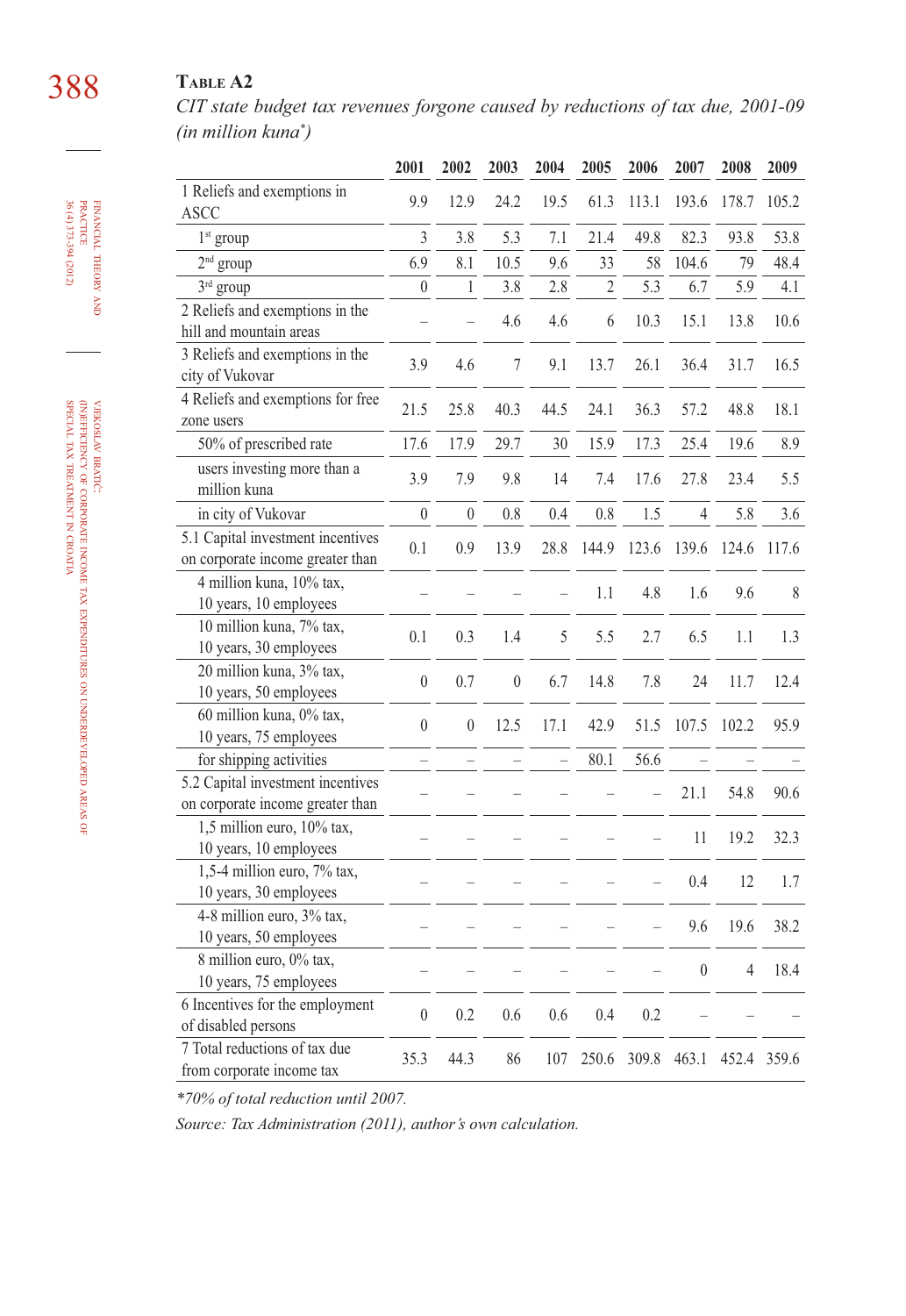Comparison of economic indicators for areas with special tax treatment, the rest of Croatia and the whole of Croatia, 2002-09 *Comparison of economic indicators for areas with special tax treatment, the rest of Croatia and the whole of Croatia, 2002-09*

|                                                                                                                           |                                                                                                                         | Unemployment rate                                                                                                                                                                                                                                                                                         |                                                                                                                      |                                                     | mployment rate                                                                                                                                                                                                                                                                                                                                                                                                                   |                                                                                                                                                                                                                                                                                                                                                                                              | Original <sub>1</sub>                                           | revenue per inhabitant                                                                                  |                                                                                                                                                                                        |                                                                                                         | Number of newly registered                                                                                    |                                                                                            |                                                                       | lumber of inhabitants per newly                                                                                        |                    |
|---------------------------------------------------------------------------------------------------------------------------|-------------------------------------------------------------------------------------------------------------------------|-----------------------------------------------------------------------------------------------------------------------------------------------------------------------------------------------------------------------------------------------------------------------------------------------------------|----------------------------------------------------------------------------------------------------------------------|-----------------------------------------------------|----------------------------------------------------------------------------------------------------------------------------------------------------------------------------------------------------------------------------------------------------------------------------------------------------------------------------------------------------------------------------------------------------------------------------------|----------------------------------------------------------------------------------------------------------------------------------------------------------------------------------------------------------------------------------------------------------------------------------------------------------------------------------------------------------------------------------------------|-----------------------------------------------------------------|---------------------------------------------------------------------------------------------------------|----------------------------------------------------------------------------------------------------------------------------------------------------------------------------------------|---------------------------------------------------------------------------------------------------------|---------------------------------------------------------------------------------------------------------------|--------------------------------------------------------------------------------------------|-----------------------------------------------------------------------|------------------------------------------------------------------------------------------------------------------------|--------------------|
|                                                                                                                           |                                                                                                                         | (in 96)                                                                                                                                                                                                                                                                                                   |                                                                                                                      |                                                     | $(\ln \frac{9}{6})$                                                                                                                                                                                                                                                                                                                                                                                                              |                                                                                                                                                                                                                                                                                                                                                                                              |                                                                 | (in kuna)                                                                                               |                                                                                                                                                                                        |                                                                                                         | mterprises                                                                                                    |                                                                                            |                                                                       | registered enterprise                                                                                                  |                    |
|                                                                                                                           | <b>UASTT</b>                                                                                                            | Rest of                                                                                                                                                                                                                                                                                                   | ළ                                                                                                                    | UASTT                                               | Rest of                                                                                                                                                                                                                                                                                                                                                                                                                          | $_{\rm CR0}$                                                                                                                                                                                                                                                                                                                                                                                 | <b>LISKI</b>                                                    | Rest of                                                                                                 | ඎ                                                                                                                                                                                      | <b>LISK</b> L                                                                                           | Rest of                                                                                                       | $\approx$                                                                                  | UASTT                                                                 | Rest of                                                                                                                | $_{\rm B}^{\rm O}$ |
|                                                                                                                           |                                                                                                                         |                                                                                                                                                                                                                                                                                                           |                                                                                                                      |                                                     |                                                                                                                                                                                                                                                                                                                                                                                                                                  |                                                                                                                                                                                                                                                                                                                                                                                              |                                                                 | CRO                                                                                                     |                                                                                                                                                                                        |                                                                                                         | $C$ RO                                                                                                        |                                                                                            |                                                                       | $\infty$                                                                                                               |                    |
|                                                                                                                           |                                                                                                                         |                                                                                                                                                                                                                                                                                                           |                                                                                                                      |                                                     | $\overline{53.0}$                                                                                                                                                                                                                                                                                                                                                                                                                |                                                                                                                                                                                                                                                                                                                                                                                              | 559.7                                                           |                                                                                                         |                                                                                                                                                                                        |                                                                                                         |                                                                                                               |                                                                                            |                                                                       |                                                                                                                        |                    |
|                                                                                                                           |                                                                                                                         |                                                                                                                                                                                                                                                                                                           |                                                                                                                      |                                                     |                                                                                                                                                                                                                                                                                                                                                                                                                                  |                                                                                                                                                                                                                                                                                                                                                                                              |                                                                 |                                                                                                         |                                                                                                                                                                                        |                                                                                                         |                                                                                                               |                                                                                            |                                                                       |                                                                                                                        |                    |
|                                                                                                                           |                                                                                                                         |                                                                                                                                                                                                                                                                                                           |                                                                                                                      |                                                     |                                                                                                                                                                                                                                                                                                                                                                                                                                  |                                                                                                                                                                                                                                                                                                                                                                                              |                                                                 |                                                                                                         |                                                                                                                                                                                        |                                                                                                         |                                                                                                               |                                                                                            |                                                                       |                                                                                                                        |                    |
|                                                                                                                           |                                                                                                                         |                                                                                                                                                                                                                                                                                                           |                                                                                                                      |                                                     |                                                                                                                                                                                                                                                                                                                                                                                                                                  |                                                                                                                                                                                                                                                                                                                                                                                              |                                                                 |                                                                                                         |                                                                                                                                                                                        |                                                                                                         |                                                                                                               |                                                                                            |                                                                       |                                                                                                                        |                    |
| $\begin{array}{ l l } \hline 2002\ \hline 2003\ \hline 2004\ \hline 2005\ \hline 20007\ \hline 20007\ \hline \end{array}$ |                                                                                                                         |                                                                                                                                                                                                                                                                                                           |                                                                                                                      | ន <mark>ាំដ</mark> ្ឋន <mark>ៃនាំងន</mark> ្ទាំងនាំ | $\frac{55}{55} \cdot \frac{1}{25} \cdot \frac{1}{25} \cdot \frac{1}{25} \cdot \frac{1}{25} \cdot \frac{1}{25} \cdot \frac{1}{25} \cdot \frac{1}{25} \cdot \frac{1}{25} \cdot \frac{1}{25} \cdot \frac{1}{25} \cdot \frac{1}{25} \cdot \frac{1}{25} \cdot \frac{1}{25} \cdot \frac{1}{25} \cdot \frac{1}{25} \cdot \frac{1}{25} \cdot \frac{1}{25} \cdot \frac{1}{25} \cdot \frac{1}{25} \cdot \frac{1}{25} \cdot \frac{1}{25} \$ | $\frac{52}{5} \frac{1}{4} \frac{1}{3} \frac{1}{4} \frac{1}{3} \frac{1}{5} \frac{1}{5} \frac{1}{5} \frac{1}{5} \frac{1}{5} \frac{1}{5} \frac{1}{5} \frac{1}{5} \frac{1}{5} \frac{1}{5} \frac{1}{5} \frac{1}{5} \frac{1}{5} \frac{1}{5} \frac{1}{5} \frac{1}{5} \frac{1}{5} \frac{1}{5} \frac{1}{5} \frac{1}{5} \frac{1}{5} \frac{1}{5} \frac{1}{5} \frac{1}{5} \frac{1}{5} \frac{1}{5} \frac$ | 646.0<br>714.7<br>852.7<br>957.7<br>1,043.4<br>1,043.4<br>992.6 |                                                                                                         | $\begin{array}{r l} 939.3 \\ \hline 1,036.7 \\ \hline 1,149.0 \\ \hline 1,149.0 \\ \hline 1,727.7 \\ \hline 1,739.6 \\ \hline 1,730.6 \\ \hline 1,882.6 \\ \hline 1,882.6 \end{array}$ | $\frac{959}{1,192}$ $\frac{1,192}{1,354}$ $\frac{1,354}{1,302}$ $\frac{1,82}{1,82}$ $\frac{1,84}{1,85}$ | $\frac{6,504}{6,124}$ $\frac{6,375}{6,375}$ $\frac{6,375}{1,422}$ $\frac{8,864}{8,864}$ $\frac{6,375}{6,687}$ | $\frac{7,463}{7,316}$ $\frac{8,776}{1,453}$ $\frac{8,776}{10,566}$ $\frac{11,562}{11,388}$ | $\frac{1,355}{1,206}$<br>$\frac{1,206}{1,206}$<br>$\frac{9,60}{7,64}$ | $rac{42}{12}$ $rac{1}{32}$ $rac{1}{42}$ $rac{1}{42}$ $rac{1}{52}$ $rac{1}{122}$ $rac{1}{52}$ $rac{1}{52}$ $rac{1}{52}$ |                    |
|                                                                                                                           |                                                                                                                         |                                                                                                                                                                                                                                                                                                           |                                                                                                                      |                                                     |                                                                                                                                                                                                                                                                                                                                                                                                                                  |                                                                                                                                                                                                                                                                                                                                                                                              |                                                                 |                                                                                                         |                                                                                                                                                                                        |                                                                                                         |                                                                                                               |                                                                                            |                                                                       |                                                                                                                        |                    |
|                                                                                                                           |                                                                                                                         |                                                                                                                                                                                                                                                                                                           |                                                                                                                      |                                                     |                                                                                                                                                                                                                                                                                                                                                                                                                                  |                                                                                                                                                                                                                                                                                                                                                                                              |                                                                 |                                                                                                         |                                                                                                                                                                                        |                                                                                                         |                                                                                                               |                                                                                            |                                                                       |                                                                                                                        |                    |
|                                                                                                                           | $\frac{27.3}{24.5}$ $\frac{14.5}{24.4}$ $\frac{24.4}{21.3}$ $\frac{19.2}{21.8}$ $\frac{19.2}{21.8}$ $\frac{18.3}{21.8}$ | $\frac{1}{\sqrt{2}}\left \frac{1}{\sqrt{2}}\left \frac{1}{\sqrt{2}}\right \right _2\left \frac{1}{\sqrt{2}}\right \right _2\left \frac{1}{\sqrt{2}}\right \left \frac{1}{\sqrt{2}}\right \right _2\left \frac{1}{\sqrt{2}}\right \left \frac{1}{\sqrt{2}}\right \left \frac{1}{\sqrt{2}}\right \right _2$ | $\frac{213}{920} \frac{19.0}{920} \frac{1}{120} \frac{19.0}{920} \frac{19.0}{920} \frac{19.0}{920} \frac{19.0}{920}$ |                                                     |                                                                                                                                                                                                                                                                                                                                                                                                                                  |                                                                                                                                                                                                                                                                                                                                                                                              |                                                                 | $\frac{1,086.6}{1,188.8}$ $\frac{1,328.9}{1,524.5}$ $\frac{1,328.9}{1,715.9}$ $\frac{1,715.9}{2,011.7}$ |                                                                                                                                                                                        |                                                                                                         |                                                                                                               | 8,131                                                                                      | 900                                                                   |                                                                                                                        |                    |
| 009/2002                                                                                                                  |                                                                                                                         |                                                                                                                                                                                                                                                                                                           |                                                                                                                      |                                                     | 1.09                                                                                                                                                                                                                                                                                                                                                                                                                             | 1.08                                                                                                                                                                                                                                                                                                                                                                                         | $1.77\,$                                                        | 2.05                                                                                                    | 2.00                                                                                                                                                                                   | 1.51                                                                                                    | $1.03$                                                                                                        | 1.09                                                                                       | 0.66                                                                  | 0.97                                                                                                                   |                    |

FINANCIAL FINANCIAL THEORY AND PRACTICE<br>PRACTICE<br>36 (4) 373-394 (2012) PRACTICE 389

THEORY

36 (4) 373-394 (2012)

VJEKOSLAV BRATIĆ: OF (IN)EFFICIENCY CORPORATE INCOME TAX EXPENDITURES ş UNDERDEVELOPED AREAS OF SPECIAL  $\mathbb Z$ TREATMENT Z CROATIA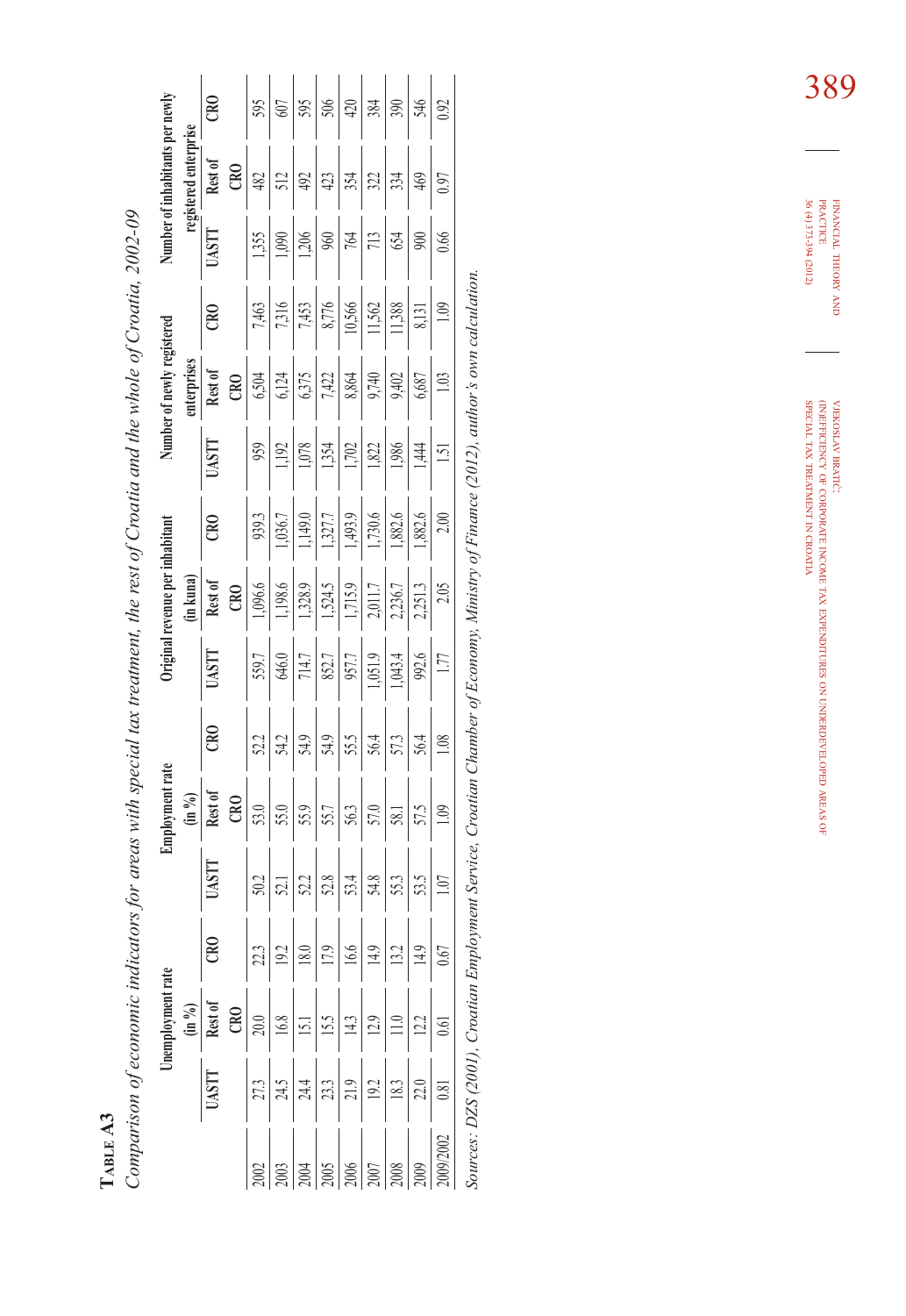| SPECIAL TAX TREATMENT IN CROATIA | BEFLUENCY OF CORRORATIVE STATE SON IN EXPENDITIONS ON THE CORROR SONG COLOUR CORROR | VJEKOSLAV BRATIC: |
|----------------------------------|-------------------------------------------------------------------------------------|-------------------|

FINANCIAL THEORY FINANCIAL THEORY AND PRACTICE<br>PRACTICE<br>36 (4) 373-394 (2012) 36 (4) 373-394 (2012) PRACTICE

390

TABLE A4 **TABLE A4**

Tax revenues in Croatia, consolidated general government, 2000-10 (in %) *Tax revenues in Croatia, consolidated general government, 2000-10 (in %)*

| ersonal income tax                                                                                                                                                                                                                                                                                                                                                                                                                                             |                                                                                                                                                                                                                                                                                                                                                                                                                                       |                                                                                                                                                                                                                                                   |                                                                                                                                                                                                                                                                      |  |                                                                                                                                                                                                                       |                                                                                                                                                                                                                                                      |  |                                                                                                                                                                                                                                                                                                                                                                                                                                                                                       |                   |
|----------------------------------------------------------------------------------------------------------------------------------------------------------------------------------------------------------------------------------------------------------------------------------------------------------------------------------------------------------------------------------------------------------------------------------------------------------------|---------------------------------------------------------------------------------------------------------------------------------------------------------------------------------------------------------------------------------------------------------------------------------------------------------------------------------------------------------------------------------------------------------------------------------------|---------------------------------------------------------------------------------------------------------------------------------------------------------------------------------------------------------------------------------------------------|----------------------------------------------------------------------------------------------------------------------------------------------------------------------------------------------------------------------------------------------------------------------|--|-----------------------------------------------------------------------------------------------------------------------------------------------------------------------------------------------------------------------|------------------------------------------------------------------------------------------------------------------------------------------------------------------------------------------------------------------------------------------------------|--|---------------------------------------------------------------------------------------------------------------------------------------------------------------------------------------------------------------------------------------------------------------------------------------------------------------------------------------------------------------------------------------------------------------------------------------------------------------------------------------|-------------------|
| corporate income tax                                                                                                                                                                                                                                                                                                                                                                                                                                           |                                                                                                                                                                                                                                                                                                                                                                                                                                       |                                                                                                                                                                                                                                                   |                                                                                                                                                                                                                                                                      |  |                                                                                                                                                                                                                       |                                                                                                                                                                                                                                                      |  |                                                                                                                                                                                                                                                                                                                                                                                                                                                                                       |                   |
| ocial security contributions                                                                                                                                                                                                                                                                                                                                                                                                                                   | $\frac{2000}{\frac{11.5}{\frac{3}{12}}\left \frac{1}{2}\right  \frac{1}{2}} \cdot \frac{1}{\frac{3}{12}} \cdot \frac{1}{\frac{3}{12}} \cdot \frac{1}{\frac{3}{12}} \cdot \frac{1}{\frac{3}{12}} \cdot \frac{1}{\frac{3}{12}} \cdot \frac{1}{\frac{3}{12}} \cdot \frac{1}{\frac{3}{12}} \cdot \frac{1}{\frac{3}{12}} \cdot \frac{1}{\frac{3}{12}} \cdot \frac{1}{\frac{3}{12}} \cdot \frac{1}{\frac{3}{12}} \cdot \frac{1}{\frac{3}{1$ | $\frac{2001}{9.6}$ $\frac{9.6}{12.1}$ $\frac{1}{21.1}$ $\frac{1}{21.1}$ $\frac{1}{21.1}$ $\frac{1}{21.1}$ $\frac{1}{21.1}$ $\frac{1}{21.1}$ $\frac{1}{21.1}$ $\frac{1}{21.1}$ $\frac{1}{21.1}$ $\frac{1}{21.1}$ $\frac{1}{21.1}$ $\frac{1}{21.1}$ | $\frac{2002}{9.5}$ $\frac{9.5}{4.3}$ $\frac{1}{3.3}$ $\frac{1}{2.5}$ $\frac{1}{2.5}$ $\frac{1}{2.5}$ $\frac{1}{2.5}$ $\frac{1}{2.5}$ $\frac{1}{2.5}$ $\frac{1}{2.5}$ $\frac{1}{2.5}$ $\frac{1}{2.5}$ $\frac{1}{2.5}$ $\frac{1}{2.5}$ $\frac{1}{2.5}$ $\frac{1}{2.5}$ |  | $\frac{2065}{8!5}$ $\frac{20}{9}$ $\frac{20}{9}$ $\frac{20}{9}$ $\frac{20}{9}$ $\frac{20}{9}$ $\frac{20}{9}$ $\frac{20}{9}$ $\frac{20}{9}$ $\frac{20}{9}$ $\frac{20}{9}$ $\frac{20}{9}$ $\frac{20}{9}$ $\frac{20}{9}$ | $\frac{2006}{8.8}$ $\frac{8.8}{7.1}$ $\frac{1}{7.1}$ $\frac{1}{3.3}$ $\frac{1}{3.4}$ $\frac{1}{7.1}$ $\frac{1}{1.1}$ $\frac{1}{1.1}$ $\frac{1}{1.1}$ $\frac{1}{1.1}$ $\frac{1}{1.1}$ $\frac{1}{1.1}$ $\frac{1}{1.1}$ $\frac{1}{1.1}$ $\frac{1}{1.1}$ |  | $\frac{200}{\frac{9}{10}}\left \frac{1}{3}\right _{3}\left \frac{1}{3}\right _{3}\left \frac{1}{3}\right _{3}\left \frac{1}{3}\right _{3}\left \frac{1}{3}\right _{3}\left \frac{1}{3}\right _{1}\left \frac{1}{3}\right _{1}\left \frac{1}{3}\right _{1}\left \frac{1}{3}\right _{1}\left \frac{1}{3}\right _{1}\left \frac{1}{3}\right _{1}\left \frac{1}{3}\right _{1}\left \frac{1}{3}\right _{1}\left \frac{1}{3}\right _{1}\left \frac{1}{3}\right _{1}\left \frac{1}{3}\right$ | $\frac{2010}{81}$ |
| ayroll taxes                                                                                                                                                                                                                                                                                                                                                                                                                                                   |                                                                                                                                                                                                                                                                                                                                                                                                                                       |                                                                                                                                                                                                                                                   |                                                                                                                                                                                                                                                                      |  |                                                                                                                                                                                                                       |                                                                                                                                                                                                                                                      |  |                                                                                                                                                                                                                                                                                                                                                                                                                                                                                       |                   |
| roperty taxes                                                                                                                                                                                                                                                                                                                                                                                                                                                  |                                                                                                                                                                                                                                                                                                                                                                                                                                       |                                                                                                                                                                                                                                                   |                                                                                                                                                                                                                                                                      |  |                                                                                                                                                                                                                       |                                                                                                                                                                                                                                                      |  |                                                                                                                                                                                                                                                                                                                                                                                                                                                                                       |                   |
| alue added tax                                                                                                                                                                                                                                                                                                                                                                                                                                                 |                                                                                                                                                                                                                                                                                                                                                                                                                                       |                                                                                                                                                                                                                                                   |                                                                                                                                                                                                                                                                      |  |                                                                                                                                                                                                                       |                                                                                                                                                                                                                                                      |  |                                                                                                                                                                                                                                                                                                                                                                                                                                                                                       |                   |
| $\begin{minipage}{.4\linewidth} \centering \begin{tabular}{ l l l } \hline \multicolumn{3}{ l l } \hline \multicolumn{3}{ l } \multicolumn{3}{ l } \multicolumn{3}{ l } \multicolumn{3}{ l } \multicolumn{3}{ l } \multicolumn{3}{ l } \multicolumn{3}{ l } \multicolumn{3}{ l } \multicolumn{3}{ l } \multicolumn{3}{ l } \multicolumn{3}{ l } \multicolumn{3}{ l } \multicolumn{3}{ l } \multicolumn{3}{ l } \multicolumn{3}{ l } \multicolumn{3}{$<br>xcise |                                                                                                                                                                                                                                                                                                                                                                                                                                       |                                                                                                                                                                                                                                                   |                                                                                                                                                                                                                                                                      |  |                                                                                                                                                                                                                       |                                                                                                                                                                                                                                                      |  |                                                                                                                                                                                                                                                                                                                                                                                                                                                                                       |                   |
| ther consumption taxes                                                                                                                                                                                                                                                                                                                                                                                                                                         |                                                                                                                                                                                                                                                                                                                                                                                                                                       |                                                                                                                                                                                                                                                   |                                                                                                                                                                                                                                                                      |  |                                                                                                                                                                                                                       |                                                                                                                                                                                                                                                      |  |                                                                                                                                                                                                                                                                                                                                                                                                                                                                                       |                   |
| axes on international trade and transact                                                                                                                                                                                                                                                                                                                                                                                                                       |                                                                                                                                                                                                                                                                                                                                                                                                                                       |                                                                                                                                                                                                                                                   |                                                                                                                                                                                                                                                                      |  |                                                                                                                                                                                                                       |                                                                                                                                                                                                                                                      |  |                                                                                                                                                                                                                                                                                                                                                                                                                                                                                       |                   |
| )ther taxes                                                                                                                                                                                                                                                                                                                                                                                                                                                    |                                                                                                                                                                                                                                                                                                                                                                                                                                       |                                                                                                                                                                                                                                                   |                                                                                                                                                                                                                                                                      |  |                                                                                                                                                                                                                       |                                                                                                                                                                                                                                                      |  |                                                                                                                                                                                                                                                                                                                                                                                                                                                                                       |                   |
| otal tax revenues                                                                                                                                                                                                                                                                                                                                                                                                                                              |                                                                                                                                                                                                                                                                                                                                                                                                                                       |                                                                                                                                                                                                                                                   |                                                                                                                                                                                                                                                                      |  |                                                                                                                                                                                                                       |                                                                                                                                                                                                                                                      |  |                                                                                                                                                                                                                                                                                                                                                                                                                                                                                       |                   |
|                                                                                                                                                                                                                                                                                                                                                                                                                                                                |                                                                                                                                                                                                                                                                                                                                                                                                                                       |                                                                                                                                                                                                                                                   |                                                                                                                                                                                                                                                                      |  |                                                                                                                                                                                                                       |                                                                                                                                                                                                                                                      |  |                                                                                                                                                                                                                                                                                                                                                                                                                                                                                       |                   |

Source: Ministry of Finance (2012), author's own calculation. *Source: Ministry of Finance (2012), author's own calculation.*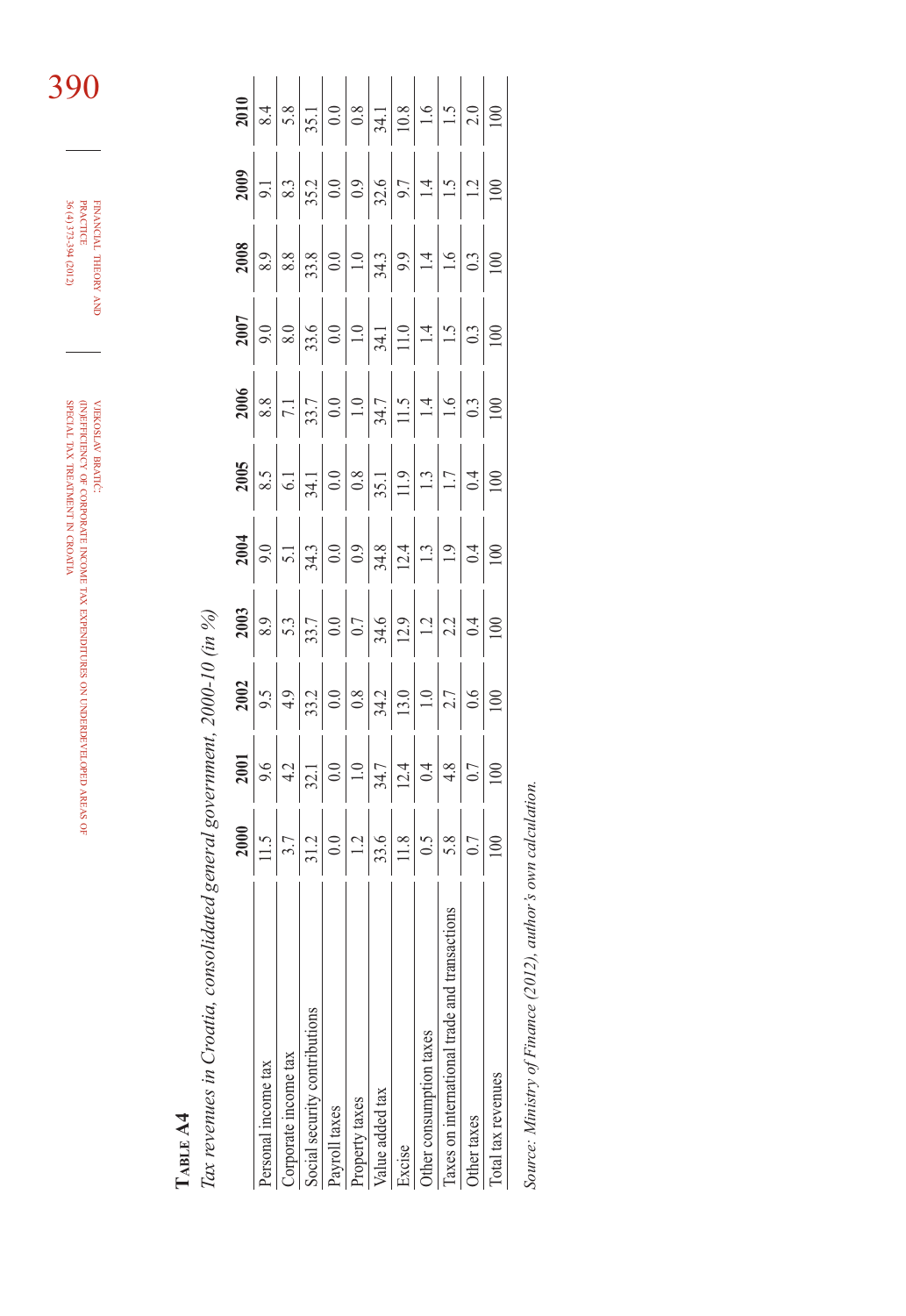| 1<br>r<br>J. |  |
|--------------|--|
| c            |  |
| ć            |  |

Tax structure in EU, consolidated general government, 2009 (in %) *Tax structure in EU, consolidated general government, 2009 (in %)*

|                                    | PIT                                        | E                | utions<br>Contribu  | Payroll taxes           | Property taxes   | VAT                          | Excise                                 | Other consumption                         | <b>Taxes on international</b> | Other taxes               | Total tax          |
|------------------------------------|--------------------------------------------|------------------|---------------------|-------------------------|------------------|------------------------------|----------------------------------------|-------------------------------------------|-------------------------------|---------------------------|--------------------|
|                                    |                                            |                  |                     |                         |                  |                              |                                        | taxes                                     | trade and transactions*       |                           | revenues           |
| Austria                            |                                            | 4.2              | 37.6                | 5                       |                  |                              | $\frac{15}{25}$                        |                                           | 0.0                           | 0.7                       | 100                |
| Belgium                            | $\frac{216}{280}$                          | 5.9              |                     | 0.0                     | 3.6              |                              |                                        | $\frac{1}{4}$ $\frac{1}{2}$ $\frac{1}{2}$ | 0.0                           | $ \overline{\mathsf{c}} $ | $100\,$            |
| Bulgaria                           |                                            | 8.4              |                     |                         | 4.6              |                              | $\overline{\underline{18.7}}$          |                                           | $\frac{6}{6}$                 | 0.2                       | 100                |
| Cyprus                             | $\frac{13}{2}$                             | 8.5              | $\frac{996}{217}$   | $rac{0}{28}$            | $\frac{6}{1}$    |                              | $\overline{5}$                         | $\overline{4.9}$                          |                               | $\overline{0.8}$          | $ \Xi$             |
| Czech Republic                     | 10.9                                       | $\overline{0.9}$ | 43.6                | 0.0                     | 1.2              | ခြာမျှပါပါ<br>ခြာမျှအမြေမြန် |                                        | $\overline{1.0}$                          | $\overline{0.0}$              | $\overline{0.0}$          | 100                |
| Denmarl                            | 54.4                                       | 4.9              | $\tilde{\cdot}$     | Ξ                       | 5.5              |                              | 6.7                                    | $\overline{2.5}$                          | 0.0                           | 0.3                       | 100                |
| Estonia                            | $\overline{15.9}$                          | 5.2              | $\frac{372}{ }$     | 0.0                     | $\overline{1.0}$ |                              | 14.1                                   | $\overline{11}$                           | 0.0                           | $\overline{0.0}$          | $\geq$             |
| Finland                            |                                            |                  |                     | $\mathbf{I}$            | L                | $\mid$                       |                                        | $\mathbf{I}$                              | $\perp$                       | $\frac{1}{2}$             | $\mathbf{I}$       |
| France                             | 17.3                                       | 2.9              | 42.6                | 3.1                     | 10.4             | 15.4                         | 4.7                                    | 4.2                                       | 0.0                           | $-0.7$                    | 100                |
| Greek                              |                                            | 7.4              | 40.1                | 0.0                     | $\overline{31}$  |                              | $\frac{7.8}{9.2}$                      |                                           | 0.0                           | 0.8                       | 100                |
| Ireland                            |                                            | 8.5              | 24.6                | 0.0                     | 3.6              | $\frac{19.0}{21.6}$          |                                        | 6.0                                       | 0.0                           | 2.0                       | $\geq$             |
| Italy                              |                                            | $\overline{5.6}$ |                     | $0.0\,$                 | 3.4              |                              | $\frac{4.9}{ }$                        | 8.9                                       | $0.0\,$                       | 4.4                       | 100                |
| Latvia                             | $\frac{15.7}{26.9}$<br>$\frac{27.2}{20.6}$ | 5.6              | $\frac{5.7}{3.24}$  | 0.0                     | $\overline{c}$   | $\frac{12.9}{22.8}$          | 14.4                                   | 0.7                                       | 0.4                           | 0.2                       | 100                |
| Lithuania                          |                                            | $\overline{61}$  |                     | $\overline{\circ}$      | $\overline{12}$  |                              | 1.4                                    | $\vec{A}$                                 | 0.0                           | 0.0                       | $\geq$             |
| Luxembourg                         |                                            | 14.4             |                     | 0.0                     | 3.4              |                              |                                        |                                           | 0.0                           | $0.0\,$                   | 100                |
| Malta                              | $\frac{2 7 4 }{ 7 8 2 3 4 }$               | 19.5             | $rac{3}{211}$       | $0.0\,$                 | $\overline{3.1}$ | $\frac{16.1}{21.8}$          | $rac{1}{28}$ $rac{1}{25}$ $rac{1}{21}$ |                                           | $0.0\,$                       | $\overline{0.0}$          | 100                |
| Hungary                            |                                            | $\overline{5.7}$ | $\frac{33.3}{37.8}$ | 0.7                     | $\overline{21}$  |                              |                                        |                                           | $0.0\,$                       | 0.2                       | $\boxed{00}$       |
| Netherlands                        |                                            |                  |                     | 0.2                     | 3.4              |                              |                                        |                                           | 0.0                           | 0.0                       | $\approx$          |
| Germany                            |                                            |                  |                     | $\overline{0.0}$        | $\overline{0}$   |                              | $\frac{6.5}{2}$                        |                                           | $\overline{0.0}$              | $\overline{33}$           | $\trianglerighteq$ |
| Poland                             | 14.6                                       | 55/2             | $rac{35}{41.9}$     | 0.7                     | 3.5              | $\frac{1129947}{212924}$     | $\frac{15}{1}$                         | 422224                                    | 0.4                           | 0.7                       | 100                |
| Portugal                           | $\overline{171}$                           |                  |                     | 0.0                     | 3.0              |                              | 8.1                                    | 4.6                                       | 0.0                           | $\overline{2.5}$          | $\geq$             |
| Romania                            |                                            |                  |                     | J.                      | T                | $\mathsf{I}$                 | $\mid$                                 | $\mathbf{I}$                              | $\mathbf{I}$                  | I                         | J,                 |
| Slovakia                           | 9.5                                        | 9.0              | $rac{4}{3}$         | 0.0                     | $\vec{=}$        |                              | 9.8                                    |                                           | 0.0                           | 0.0                       | 100                |
| Slovenia                           | $\frac{15.7}{22.0}$                        | 5.4              | 42.3                | 0.2                     |                  | $\frac{ S }{ S }$            | 10.6                                   | $\frac{1}{2}$                             | 0.2                           | $\ddot{\circ}$            | $\approx$          |
| Spain                              |                                            | 7.2              | $rac{6}{41}$        | 0.0                     | 6.5              |                              | $6.7\,$                                | 3.5                                       | 0.0                           | 0.0                       | $\geq$             |
| Sweden                             | $\overline{35}$ .                          | 5.9              | 18.5                | 9.6                     | 2.2              | $\frac{20.6}{15.6}$          | 6.2                                    | $\frac{8}{1}$                             | n.a.                          | 0.0                       | $\approx$          |
| United Kingdom                     | 28.8                                       | $\overline{7.7}$ | 23.6                | 0.0                     | $\overline{\Xi}$ |                              | 9.5                                    | 2.7                                       | 0.0                           | 0.0                       | 100                |
| EU (average)                       | 20.8                                       | 7.7              | $\frac{33.4}{35.1}$ | $\overline{1.0}$        | 3.5              |                              | 9.0                                    | 3.7                                       | Ò.                            | 0.6                       | $\Xi$              |
| Croatia (2010)                     | 8.4                                        | 5.8              |                     | 0.0                     | 0.8              | 34.1                         | 10.8                                   | $\tilde{\varepsilon}$                     | $\tilde{\mathbf{C}}$          | 2.0                       | 100                |
| * EU without custom revenues which |                                            |                  |                     | belong to the EU budget |                  |                              |                                        |                                           |                               |                           |                    |

Source: Ministry of Finance (2012), IMF (2011), author's own calculation. *Source: Ministry of Finance (2012), IMF (2011), author's own calculation.*

FINANCIAL THEORY FINANCIAL THEORY AND PRACTICE<br>PRACTICE<br>36 (4) 373-394 (2012) 36 (4) 373-394 (2012) PRACTICE

VJEKOSLAV

(IN)EFFICIENCY

SPECIAL  $\mathbb Z$ 

TREATMENT Z CROATIA BRATIĆ: OF

CORPORATE

INCOME TAX

EXPENDITURES

ş

UNDERDEVELOPED

AREAS OF

391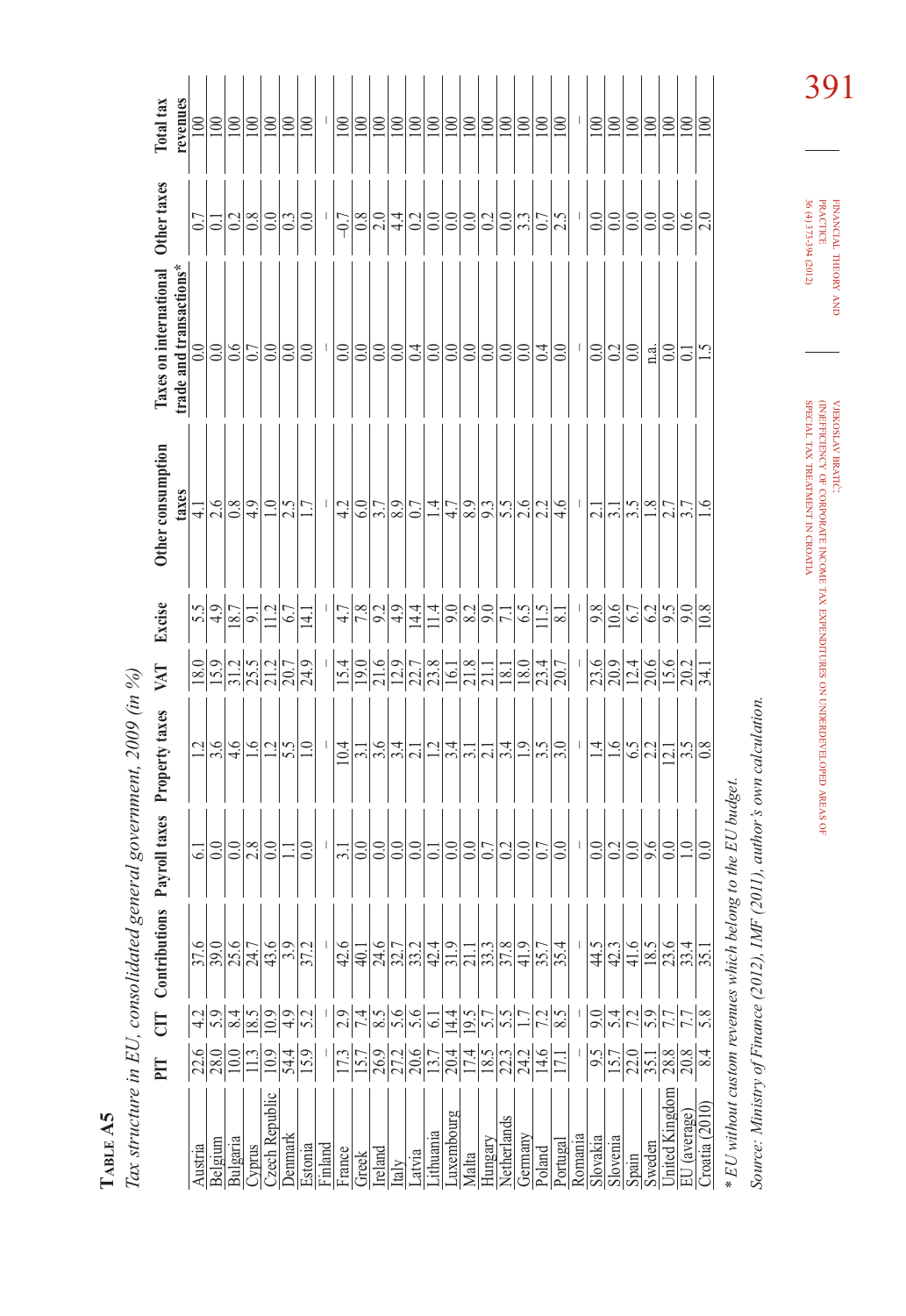## 392 **LITERATURE**

- ----, 2006. Analiza učinaka fiskalnih potpora obveznicima poreza na dobit reguli*ranih Zakonom o područjima posebne državne skrbi, Zakonom o brdsko-planinskim područjima i Zakonom o obnovi i razvoju grada Vukovara*. Unpublished study made by Institute of Public Finance and Raiffeisen Consulting.
- **Allen, R. and Tommasi, D., 2004.** *Upravljanje javnim izdacima: priručnik za zemlje u tranziciji* [online]. Available from: [http://www.oecd.org/dataoecd/5/59 /39367695.pdf].
- **Arbutina, H. and Ott, K., 1999.** *Porezni leksikon s višejezičnim rječnikom*. Zagreb: Institut za javne financije.
- **Blažić, H. and Drezgić, S., 2012.** "Komparativna analiza olakšica poreza na dohodak u Europskoj uniji i regiji", in: V. Bratić and M. Fabris, ed. *Skrivena javna potrošnja: sadašnjost i budućnost poreznih izdataka*. Zagreb: Institut za javne financije, 65-80.
- **Blažić, H., 2006.** *Usporedni porezni sustavi: oporezivanje dohotka i dobiti*. Rijeka: Ekonomski fakultet.
- **Bratić, V., 2011**. *Skrivena javna potrošnja Porezni izdaci: potreba ili udvaranje biračima?* Zagreb: Institut za javne financije.
- **Bratić, V. and Urban, I., 2006.** " Tax Expenditures in Croatia". *Financial Theory and Practice*, 30 (2), 129-194.
- **Brixi Polackova, H., Valenduc, M. A. C. and Swift, L. Z., 2004.** *Tax Expenditures – Shedding Light on Government Spending through the Tax System, Lessons from Developed and Transition Economies*. Washington, D.C.: The World Bank.
- **CBS, 2001.** *Statistički ljetopis Republike Hrvatske*. Zagreb: Croatian Bureau of Statistics.
- **Easson, A., 2004.** *Tax Incentives for Foreign Direct Investment*. The Hague; London; New York: Kluwer Law International.
- **Government of Canada, 2004.** *Tax Expenditures* [online]. Available from: [http:// www.fin.gc.ca/toce/1999/taxexpe.html], [http://www.fin.gc.ca/taxexp/2001/taxexp01\_1e.html#\_Toc519392242] and [http://www.fin.gc.ca/taxexp/1999/taxexp99\_1e.html#Expenditure].
- **Croatian Chamber of Economy.** *Biznet registar poslovnih subjekata* [online]. Available from: [http://www.biznet.hr/].
- **Hrvatski zavod za zapošljavanje,** [www.hzz.hr].
- **IMF, 2011.** Available from: [http://www.imfstatistics.org/imf/].
- **Joint Committee on Taxation, 2008.** *A Reconsideration of Tax Expenditure Analysis* (JCX-37-08), May 12. Available from: [http://www.house.gov/jct/x-37-08.pdf].
- **Klun, M. 2012.** "Tax Expenditure Analysis of Slovenian Income Taxes" in: V. Bratić and M. Fabris, ed. *Skrivena javna potrošnja: sadašnjost i budućnost*  poreznih izdataka. Zagreb: Institut za javne financije, 21-32.
- **Kraan, D. J., 2004.** "Off-budget and Tax Expenditures." *OECD Journal on Budgeting*, 4 (1), 121-142. Available from: [http://www.agri-outlook.org/dataoecd/48/60/39515114.pdf].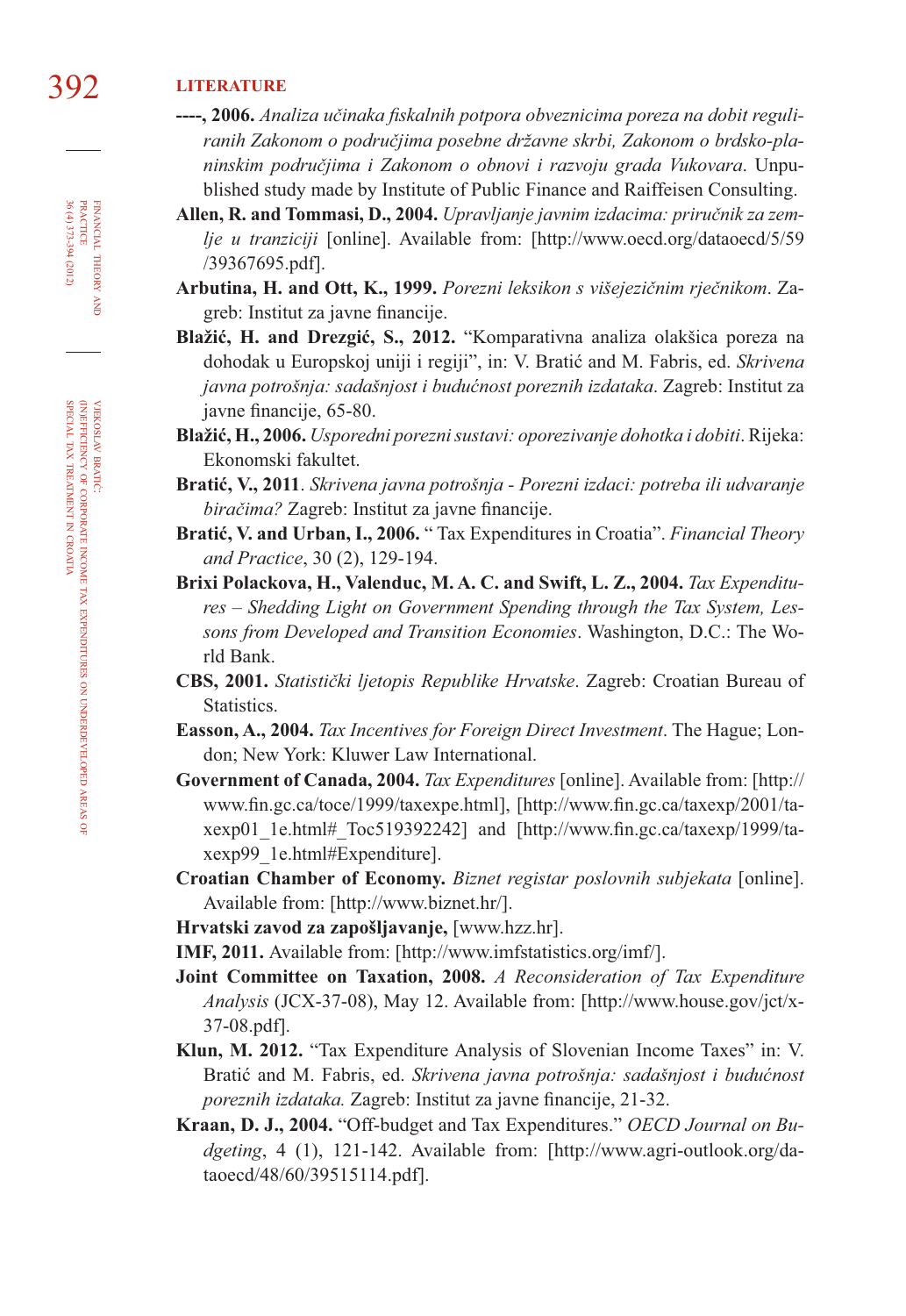- **Lazović Pita, L. and Pita, S. 2012.** "Porezni izdaci u sustavu poreza na dobit primjer Bosne i Hercegovine" in: V. Bratić and M. Fabris, ed. *Skrivena javna potrošnja: sadašnjost i budućnost poreznih izdataka.* Zagreb: Institut za javne financije, 105-116.
- **Ministry of Finance, 2012.** *Time Series Data.* Zagreb: Ministry of Finance. Available from: [http://www.mfin.hr/en/time-series-data].
- **Mintz, J. M., 2006.** "The Changing structure of Tax Policies for Foreign Direct investments in Developing Countries" in: J. Alm [et al.], ed. *The Challenges of Tax Reform in a Global Economy*. New York: Springer, 155-166.
- **Odluka** o potvrđivanju statusa pripadnosti općina trećoj skupini područja posebne državne skrbi, NN 138/02. Zagreb: Narodne novine.
- **OECD, 1996.** *Tax Expenditures Recent Experiences.* Paris: OECD.
- **OECD, 2004.** *Managing Public Expenditure: A Reference Book for Transition Countries.* Paris: OECD.
- **OECD, 2010.** *Tax Expenditures in OECD Countries.* Paris: OECD.
- **Porezna uprava, 2011.** *Statistička izvješća Središnjeg ureda Porezne uprave Re*publike Hrvatske o porezu na dobit, 2001.-09. Zagreb: Ministarstvo financija, Porezna uprava.
- **Raičević, B. and Nenadić, J., 2005.** "Poreski podsticaji u sistemu poreza na dobit: usporedna pravna analiza rešenja u Srbiji i Crnoj Gori". *Ekonomski anali*, 166 (July), 81-108.
- **State of Illinois, 1998.** *Tax Expenditure Report* [online]*.* Available from: [http:// www.comptrollerconnect.ioc.state.il.us/ioc-pdf/98TaxExp.pdf].
- **Surrey, S. S. and McDaniel, R. P., 1985.** *Tax Expenditures.* Cambridge; London: Harvard University Press.
- **Šimović, H. and Mihelja Žaja, M., 2010.** "Poticaji u sustavu poreza na dobit u Hrvatskoj i zemljama regije". *Računovodstvo i financije*, 56 (5), 60-67.
- **Zakon** o brdsko-planinskim područjima, NN 12/02, 32/02, 117/03, 42/05, 90/05 and 80/08. Zagreb: Narodne novine.
- **Zakon** o državnoj potpori za obrazovanje i izobrazbu, NN 109/07, 152/08. Zagreb: Narodne novine.
- **Zakon** o obnovi i razvoju grada Vukovara, NN 44/01, 90/05, 80/08 and 38/09. Zagreb: Narodne novine.
- **Zakon** o područjima posebne državne skrbi, NN 44/96, 57/96, 124/97, 78/99, 73/00, 07/00, 127/00, 88/02, 26/03, 42/05 and 90/05. Zagreb: Narodne novine.
- **Zakon** o područjima posebne državne skrbi, NN 86/08 and 57/11. Zagreb: Narodne novine.
- **Zakon** o porezu na dobit, NN 127/00, 163/03, 177/04, 90/05, 57/06, 146/08 and 80/10. Zagreb: Narodne novine.
- **Zakon** o poticanju ulaganja, NN 138/06 and 61/11. Zagreb: Narodne novine.
- **Zakon** o poticanju ulaganja, NN 73/00. Zagreb: Narodne novine.

FINANCIAL THEORY FINANCIAL THEORY AND PRACTICE<br>PRACTICE<br>36 (4) 373-394 (2012) 36 (4) 373-394 (2012) PRACTICE